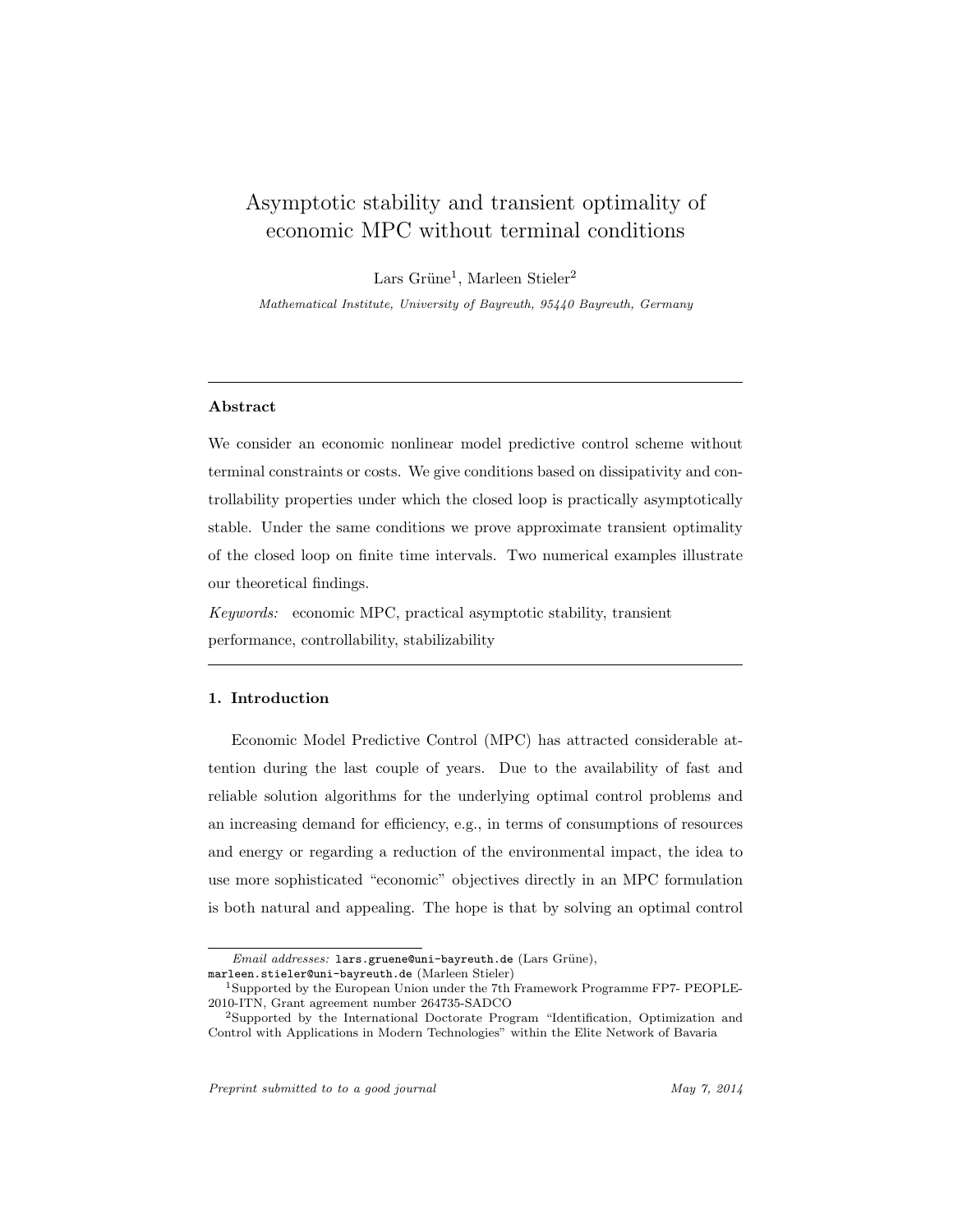problem in each sampling instant, the resulting closed loop will also be optimal with respect to the chosen economic criterion, at least in an approximate sense. Results which show that this is indeed the case were given, e.g., in  $[1, 3]$  $[1, 3]$  in an averaged infinite horizon sense. Besides optimality, stability of the closed loop with respect to a given optimal equilibrium is often of interest. Stability results for economic MPC schemes can be found, e.g., in [\[3,](#page-26-0) [7,](#page-26-1) [10\]](#page-26-2).

In all of the references just cited, terminal conditions – i.e., terminal constraints and/or costs – or other modifications of the "plain" finite horizon economic optimal control problem are used in order to ensure stability and performance estimates. While such mechanisms are able to improve the performance of MPC schemes, they are often avoided in practice. Reasons for this are that terminal constraints limit the operating region of the controller and may pose problems in numerically solving the optimal control problem in each step of the MPC scheme. Terminal costs, on the other hand, may be complicated to design particularly in time variant settings. Moreover, although terminal costs may in principle be used without terminal constraints, they typically provide only a local approximation to the true cost-to-go and thus require terminal constraints in order to ensure that the optimized trajectories end up in a region where the terminal cost attains meaningful values. Finally, and most importantly, stability like behaviour and good performance are often observed without any terminal conditions. Thus, the purpose of this paper is to explain why and under which conditions this is the case.

Like in many of the references, above, in this paper we assume a strict dissipativity condition which in particular implies the existence of an optimal steady state  $x^e$ , cf. [\[11\]](#page-26-3). For this setting, it is already known that — under appropriate conditions, for details see  $[8]$  — Economic MPC without terminal constraints yields closed loop trajectories which are approximately optimal in an averaged infinite horizon sense. Moreover, under an exponential turnpike assumption, cf. [\[5,](#page-26-5) [12\]](#page-26-6), the trajectories converge to a neighborhood of  $x^e$  and there exists at least one time horizon for which the closed loop trajectory is also approximately optimal in a finite horizon sense. Since (approximate) optimality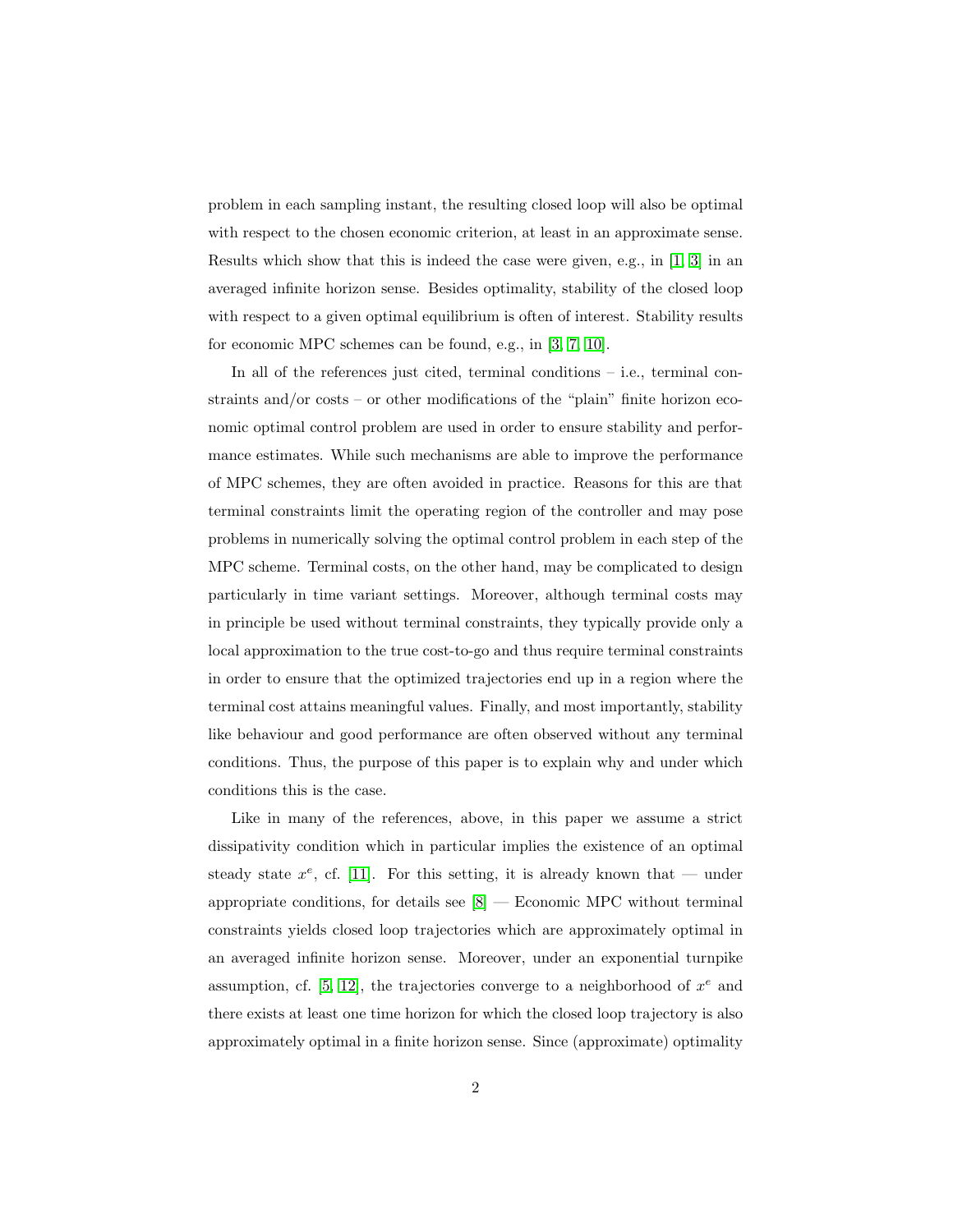in an infinite horizon averaged sense is in fact a rather weak optimality concept (as the trajectory may be far from optimal on any finite time interval) the latter is important because it tells us that the closed loop trajectory when initialized away form the optimal steady state approaches this equilibrium in an approximately optimal way. In other words, the closed loop is not only optimal on average in the long run but also shows near optimal performance during its transient phase.

The present paper builds upon the results of [\[8\]](#page-26-4) and improves them in several directions. First of all, due to a refined error analysis we will be able to remove the exponential turnpike property from the list of assumptions. Although numerical results indicate that exponential turnpike is a widely spread property, this nevertheless simplifies the assumptions and extends the applicability of our results. Second, we will prove practical asymptotic stability (instead of mere convergence as in [\[8\]](#page-26-4)) and provide a corresponding practical Lyapunov function. The particular form of this function will then enable us to prove near optimal transient performance for arbitrary finite time intervals (instead of for only a single one as in [\[8\]](#page-26-4)). Last but not least, we present our results under less technical assumptions. This is achieved by restricting ourselves to two particular and in a sense opposing — settings: on the one hand, we consider fully nonlinear systems with compact state constraints sets which are locally controllable around  $x^e$ . For this setting we present sufficient conditions for practical asymptotic stability and approximately optimal transient performance. On the other hand, we consider strictly convex affine-linear-quadratic problems without any state constraints for which we show that practical asymptotic stability of the MPC closed loop holds if and only if the system is stabilizable. While there are certainly various intermediate settings which are of interest, we consider these two cases as prototypical and hope that their treatment enables the interested reader to carry over our results to his or her favourite setting.

The remainder of this paper is organized as follows. In Section 2 we define our notation and formulate the underlying optimal control problem. We introduce the concept of model predictive control and give a sufficient condition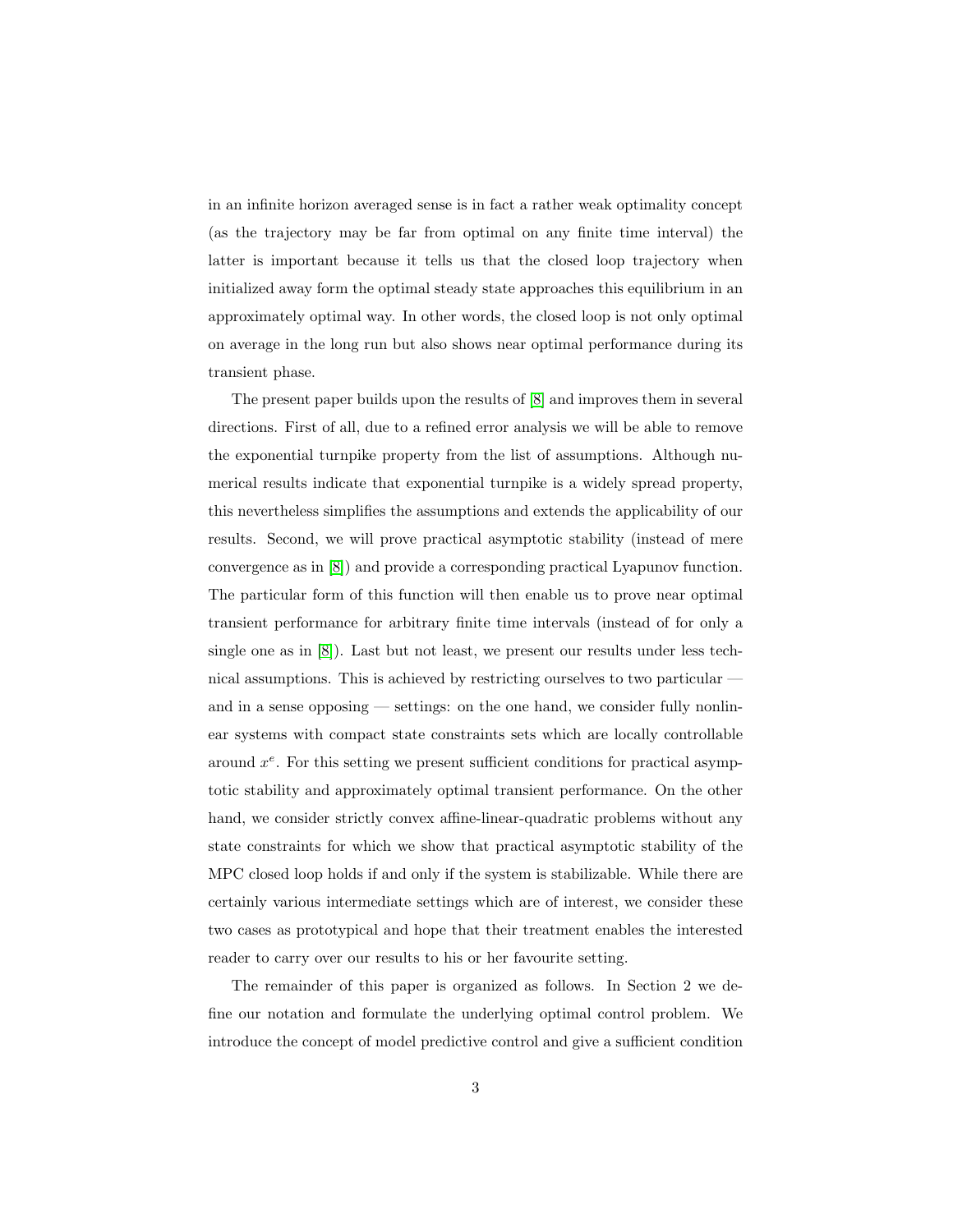for practical asymptotic stability, namely the existence of a practical Lyapunov function. In Section 3 two settings of optimal control problems are given for which we derive the existence of a practical Lyapunov function. By using this Lyapunov function, approximate optimal behaviour of the closed loop during the transient phase is proven in Section 4. In Section 5 we present two examples with numerical tests that illustrate the theoretical results of Section 3 and 4. Section 6 gives an conclusion of the paper and an outlook to future research. Since the proofs of our main theorems are quite technical they are moved to the separate Section 7.

#### 2. Problem formulation and preliminary results

We consider nonlinear discrete time control systems given by

<span id="page-3-0"></span>
$$
x(k+1) = f(x(k), u(k))
$$
 (1)

for some  $f: X \times U \to X$ , with X and U normed spaces that denote the state space and the control space. The solution of system [\(1\)](#page-3-0) for a control sequence  $u = (u(0), u(1), \ldots, u(K-1)) \in U^K$  emanating from the initial value x is denoted by  $x_u(k, x)$ ,  $k = 0, ..., K - 1$ . The sets X and U denote the admissible states and controls. For a given initial value  $x \in \mathbb{X}$ , a control sequence  $u \in \mathbb{U}^K$ is called *admissible* if  $x_u(k, x) \in \mathbb{X}$  holds for all time instants  $k = 0, \ldots, K$ . The set of all admissible control sequences is denoted by  $\mathbb{U}^K(x)$ . For the infinite case  $u = (u(0), u(1), \dots) \in U^{\infty}$  we define the sets  $\mathbb{U}^{\infty}$  and  $\mathbb{U}^{\infty}(x)$  similarly.

For a given stage cost  $\ell : X \times U \to \mathbb{R}$  we define the finite horizon cost functional

$$
J_N(x, u) := \sum_{k=0}^{N-1} \ell(x_u(k, x), u(k)),
$$
\n(2)

and the corresponding optimal value function

<span id="page-3-2"></span><span id="page-3-1"></span>
$$
V_N(x) := \inf_{u \in \mathbb{U}^N(x)} J_N(x, u).
$$
 (3)

In the sequel we assume that for all  $x \in \mathbb{X}$  and all  $N \in \mathbb{N}$  there is a control sequence  $u_{N,x}^{\star} \in \mathbb{U}^{N}(x)$ , such that the equality  $V_N(x) = J_N(x, u_{N,x}^{\star})$  holds, i.e.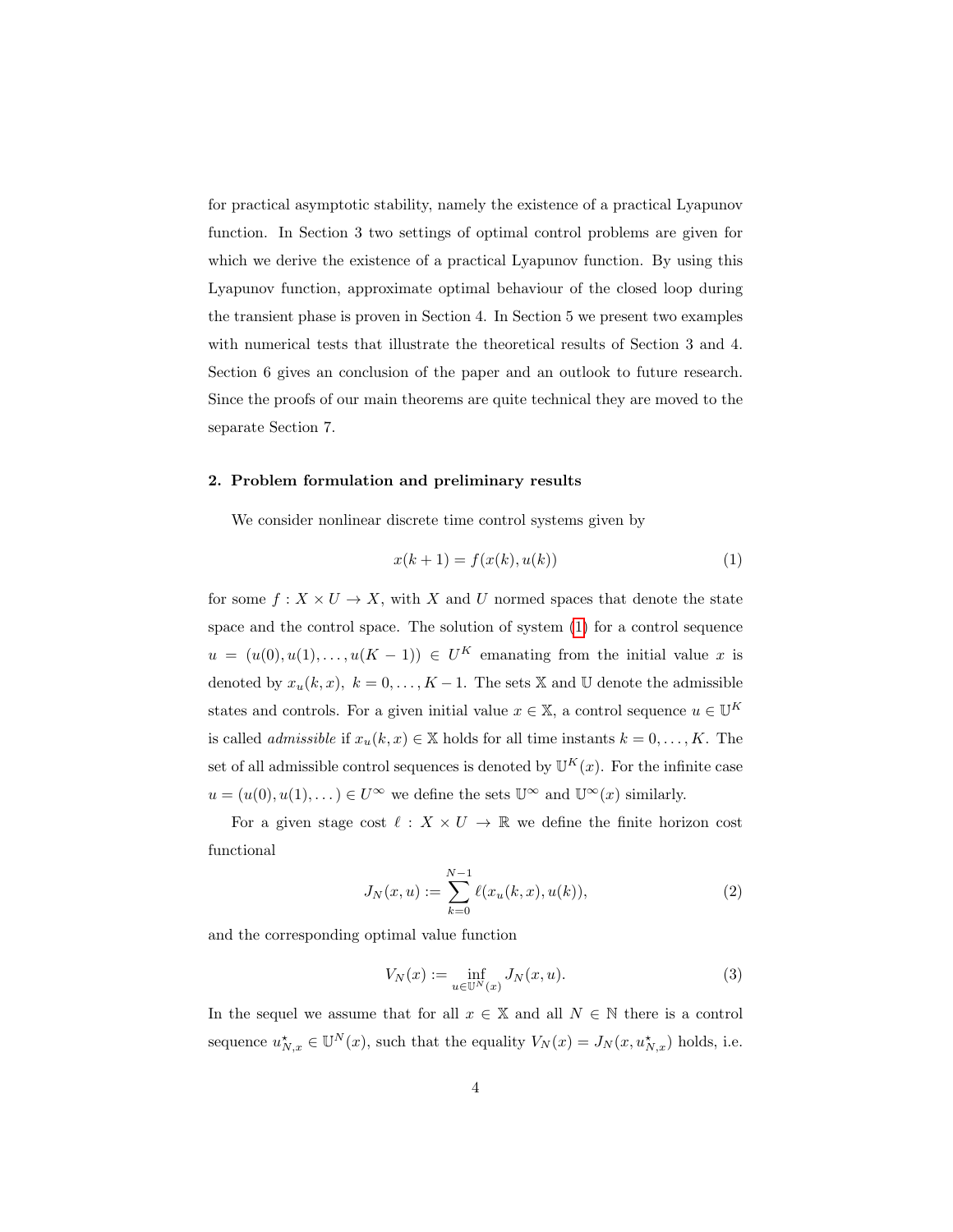$u_{N,x}^{\star}$  solves the *optimal control problem* of minimizing  $J_N(x, u)$  with respect to  $u \in \mathbb{U}^N(x)$ . This particularly includes the assumption  $\mathbb{U}^N(x) \neq \emptyset$  for all  $x \in \mathbb{X}$  which holds if and only if X is a viable set. Note that we do not require uniqueness of the optimal control sequences. In case of non-uniqueness,  $u_{N,x}^{\star}$ denotes one of the minimizing control sequences.

The optimal control problem just defined can be used in order to define a feedback law using the following model predictive control (MPC) iteration. Fixing an optimization horizon  $N \in \mathbb{N}$ , at each time instant n we perform the following steps:

- 1. Measure the current state  $x = x(n)$  of the system.
- 2. Solve the optimization problem of minimizing  $J_N(x, u)$  with respect to  $u \in \mathbb{U}^N(x)$  subject to  $x_u(0,x) = x$  and  $x_u(k+1,x) = f(x_u(k,x),u(k)).$ Denote the resulting optimal control sequence by  $u_{N,x}^*$ .
- 3. Apply the first element of  $u_{N,x}^{\star}$  as a feedback control value until the next time instant, i.e., define the feedback law  $\mu_N(x) := u_{N,x}^{\star}(0)$ .

The resulting MPC closed loop system is given by  $x(n+1) = f(x(n), \mu_N(x(n)))$ . Trajectories of this system with initial value  $x\in \mathbb{X}$  will be denoted by  $x_{\mu_N}(n,x)$ 

As the MPC feedback law is derived from minimizing [\(2\)](#page-3-1), questions about the optimality properties of the closed loop naturally arise. Here, we will investigate the values

$$
J_K^{cl}(x,\mu_N) := \sum_{n=0}^{K-1} \ell(x_{\mu_N}(n,x), \mu_N(x_{\mu_N}(n,x))),
$$

for arbitrary  $K \in \mathbb{N}$ . Moreover, stability properties of the closed loop are of interest and — as we will see — form an important prerequisite for approximate optimality estimates. Both issues have been addressed in [\[8\]](#page-26-4) which forms the basis for this paper. However, instead of stability only convergence was established, see [\[8,](#page-26-4) Theorems 7.1 and 7.6] and approximate optimality could only be established for certain  $K \in \mathbb{N}$  but not for arbitrary K, cf. [\[8,](#page-26-4) Remark 7.7]. Moreover, these properties could only be proved under the condition that certain error terms converge sufficiently fast as  $N \to \infty$ , cf. the discussion after [\[8,](#page-26-4)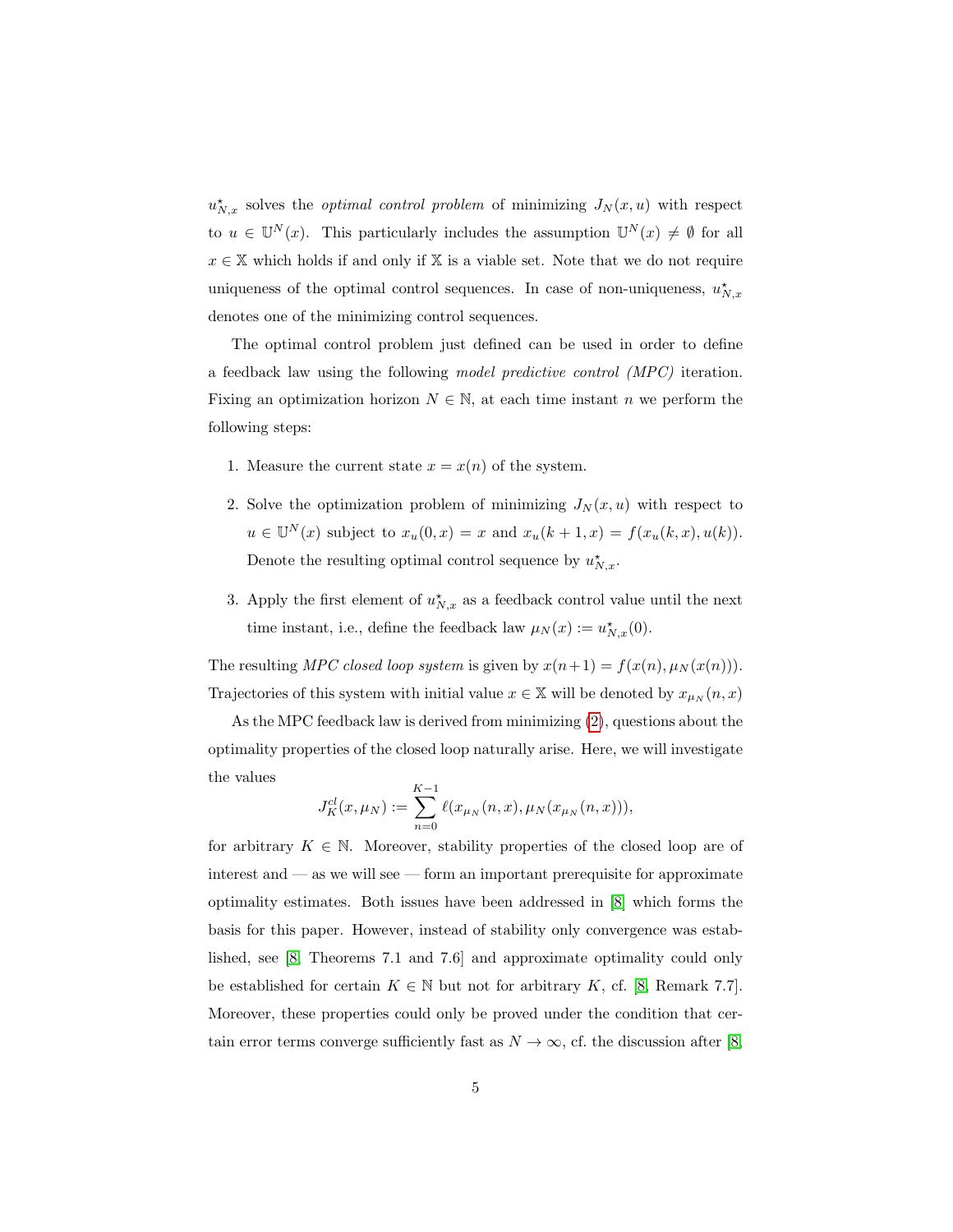Theorem 7.1]. All these limitations will be overcome in this paper. Another contribution is the observation that essentially the same Lyapunov function which can be used in economic MPC with terminal conditions [\[6,](#page-26-7) [3\]](#page-26-0) can also be used in our setting without terminal constraints.

For the definition of stability we will make use of the following classes of comparison functions

 $\mathcal{L} := \{ \delta : \mathbb{R}_0^+ \to \mathbb{R}_0^+ \mid \delta \text{ continuous and decreasing with } \lim_{k \to \infty} \delta(k) = 0 \},\$  $\mathcal{K} := {\alpha : \mathbb{R}_0^+ \to \mathbb{R}_0^+ | \alpha \text{ continuous, strictly increasing with } \alpha(0) = 0},$  $\mathcal{K}_{\infty} := {\alpha \in \mathcal{K} \mid \alpha \text{ unbounded}}$  $\mathcal{KL} := \{ \beta : \mathbb{R}_0^+ \times \mathbb{R}_0^+ \to \mathbb{R}_0^+ \mid \beta \text{ continuous}, \beta(\cdot, t) \in \mathcal{K}, \beta(r, \cdot) \in \mathcal{L} \},\$ 

<span id="page-5-1"></span>Stability will be considered for optimal steady states defined as follows.

**Definition 2.1.** A pair  $(x^e, u^e) \in \mathbb{X} \times \mathbb{U}$  that satisfies the condition  $f(x^e, u^e) =$  $x^e$  is called steady state or equilibrium for the control system [\(1\)](#page-3-0). A steady state is optimal, if it solves the optimization problem

<span id="page-5-0"></span>
$$
\min_{x \in \mathbb{X}, u \in \mathbb{U}} \ell(x, u) \quad s.t. \quad f(x, u) - x = 0. \tag{4}
$$

**Definition 2.2.** Let  $x^e \in \mathbb{X}$  be an equilibrium for the closed loop system, i.e.  $x^e = f(x^e, \mu(x^e))$ . The equilibrium is called practically asymptotically stable w.r.t.  $\varepsilon \geq 0$  on a set  $S \subseteq \mathbb{X}$  with  $x^e \in S$  if there exists  $\beta \in \mathcal{KL}$  such that

$$
||x_{\mu}(k,x) - x^e|| \le \max\{\beta(||x - x^e||, k), \varepsilon\}
$$
 (5)

holds for all  $x \in S$  and all  $k \in \mathbb{N}$ . The equilibrium is globally practically asymptotically stable w.r.t.  $\varepsilon \geq 0$  if [\(5\)](#page-5-0) holds on  $S = \mathbb{X}$ .

A sufficient condition for this stability property is the existence of a practical Lyapunov function in the following sense.

**Definition 2.3.** A function  $V : \mathbb{X} \to \mathbb{R}$  is a practical Lyapunov function w.r.t.  $\delta > 0$  for the closed loop system on a set  $S \subseteq \mathbb{X}$  with  $x^e \in S$ , if there are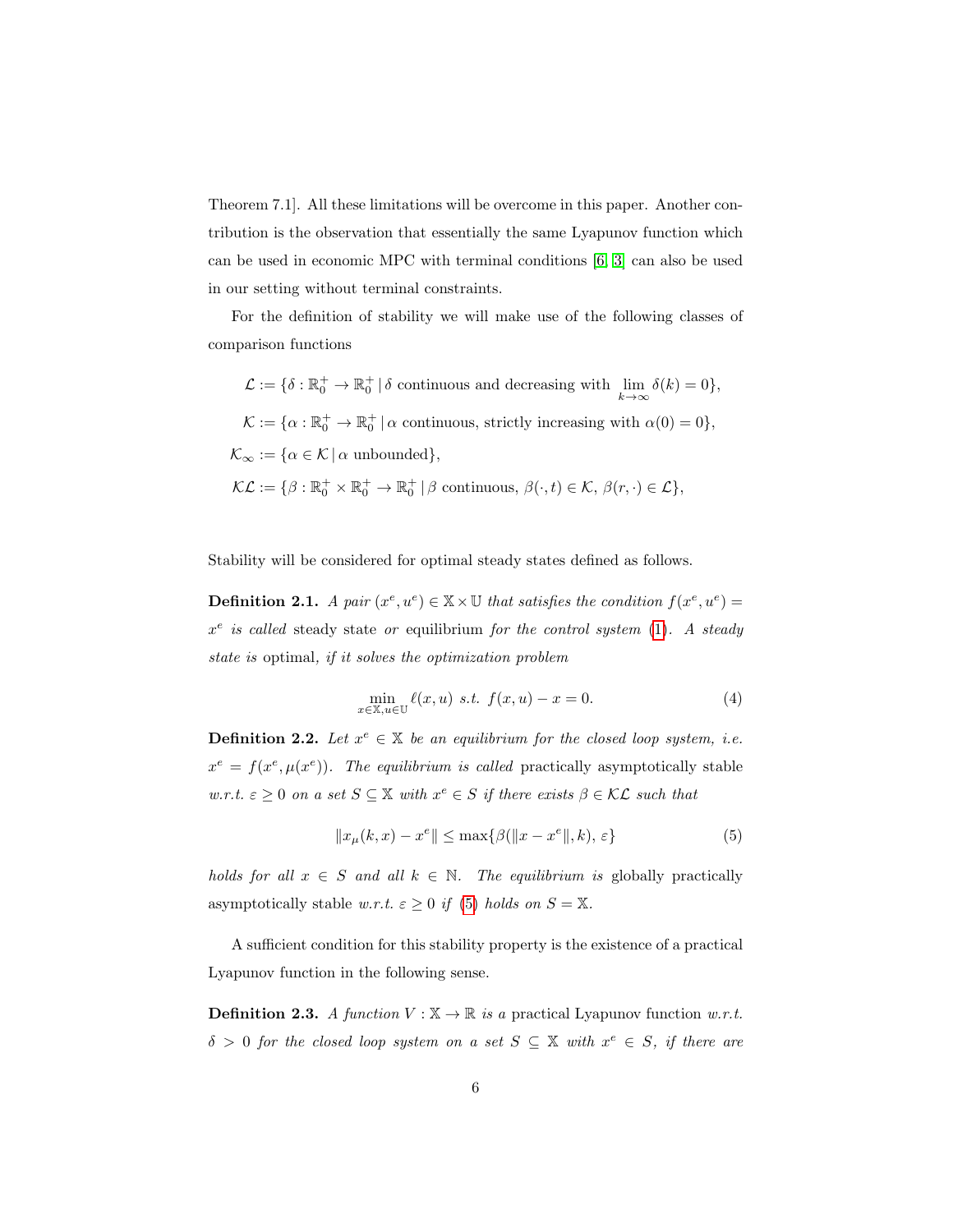$\alpha_1, \, \alpha_2 \in \mathcal{K}_{\infty}$  and  $\alpha_3 \in \mathcal{K}$  such that

<span id="page-6-0"></span>
$$
\alpha_1(\|x - x^e\|) \le V(x) \le \alpha_2(\|x - x^e\|)
$$
 (6)

holds for all  $x \in \mathbb{X}$  and

$$
V(f(x, \mu(x))) \le V(x) - \alpha_3(||x - x^e||) + \delta
$$
 (7)

holds for all  $x \in S$ .

The proof of the following theorem is standard but we provide some details for the convenience of the reader.

**Theorem 2.4.** Let V be a practical Lyapunov function w.r.t. some  $\delta > 0$  on a set  $S \subseteq \mathbb{X}$ . Assume that either  $S = \mathbb{X}$  or  $S = V^{-1}[0, L] := \{x \in \mathbb{X} \mid V(x) \leq L\}$ for some  $L > \alpha_2(\alpha_3^{-1}(\delta)) + \delta$ . Then  $x^e$  is practically asymptotically stable on S w.r.t.  $\varepsilon = \alpha_1^{-1}(\alpha_2(\alpha_3^{-1}(\delta)) + \delta).$ 

**Proof:** Inequality [\(7\)](#page-6-0) and the assumption on S implies  $f(x, \mu(x)) \in S$  for all  $x \in S$ , i.e., forward invariance of S. Define  $\eta := \alpha_2(\alpha_3^{-1}(\delta)) + \delta$  and  $P :=$  $V^{-1}[0,\eta]$ . We claim that P is also forward invariant. To this end, we pick  $x \in P$ , i.e.,  $V(x) \leq \eta$ , and distinguish two cases:

**Case 1:**  $\alpha_3(\Vert x - x^e \Vert) \ge \delta$ . In this case we get

$$
V(f(x, \mu(x)) \le V(x) - \alpha_3(||x - x^e||) + \delta \le V(x) - \delta + \delta = V(x) \le \eta
$$

implying  $f(x, \mu(x)) \in P$ .

**Case 2:**  $\alpha_3(\Vert x - x^e \Vert) < \delta$ . In this case we get  $\Vert x - x^e \Vert < \alpha_3^{-1}(\delta)$ , implying  $V(x) < \alpha_2(\alpha_3^{-1}(\delta))$  and thus

$$
V(f(x,\mu(x))\leq V(x)-\alpha_3(\|x-x^e\|)+\delta<\alpha_2(\alpha_3^{-1}(\delta))+\delta=\eta
$$

which again yields  $f(x, \mu(x)) \in P$ .

Now by continuity there exists  $c > 1$  with  $\alpha_2(\alpha_3^{-1}(c\delta)) \leq \eta$ . For  $x \in S \backslash P$  we have  $V(x) \ge \eta$  and consequently  $\alpha_3(||x-x^e||) \ge \alpha_3(\alpha_2^{-1}(V(x))) \ge \alpha_3(\alpha_2^{-1}(\eta)) \ge$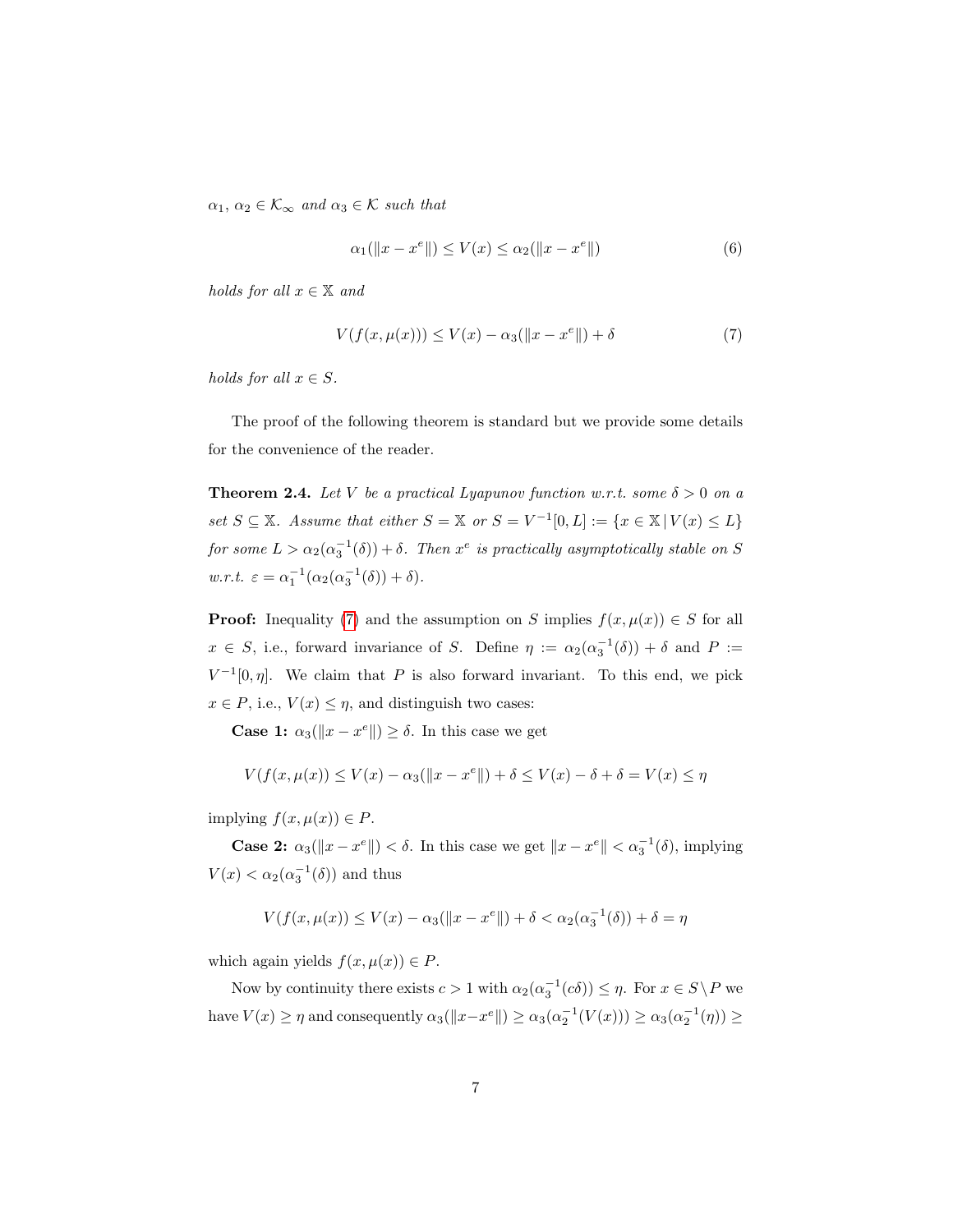cδ for all  $x \in S \setminus P$ . This implies  $\alpha_3(\Vert x - x^e \Vert) - \delta \ge (1 - 1/c)\alpha_3(\Vert x - x^e \Vert)$  and thus

$$
V(f(x, \mu(x))) \le V(x) - \left(1 - \frac{1}{c}\right) \alpha_3(||x - x^e||)
$$

for all  $x \in S \setminus P$ . Hence, V is a Lyapunov function on  $S \setminus P$  in the sense of [\[9,](#page-26-8) Definition 2.18] and [\[9,](#page-26-8) Theorem 2.20] yields practical asymptotic stability w.r.t. the exceptional set P. Since  $x \in P$  implies  $V(x) \leq \eta$  and thus  $||x - x^e|| \leq$  $\alpha_1^{-1}(\eta) = \varepsilon$ , this proves the assertion.  $\Box$ 

#### 3. Stability results

In this section we formulate our main results on practical stability of the economic MPC closed loop system under two different sets of assumptions. The first applies to general nonlinear dynamics and costs. The respective assumptions read as follows.

Assumption 3.1 (Strict dissipativity). The optimal control problem of min*imizing* [\(2\)](#page-3-1) *is* strictly dissipative, *i.e.*, *there is an equilibrium*  $(x^e, u^e) \in \mathbb{X} \times \mathbb{U}$ , a function  $\alpha_\ell \in \mathcal{K}_{\infty}$  and a storage function  $\lambda : X \to \mathbb{R}$  such that

<span id="page-7-2"></span><span id="page-7-0"></span>
$$
\min_{u \in \mathbb{U}} \tilde{\ell}(x, u) \ge \alpha_{\ell}(\|x - x^e\|)
$$
\n(8)

holds for all  $x \in \mathbb{X}$ , where  $\tilde{\ell}$  denotes the rotated stage costs

$$
\tilde{\ell}(x, u) := \ell(x, u) + \lambda(x) - \lambda(f(x, u)) - \ell(x^e, u^e). \tag{9}
$$

In the next assumptions we use the balls  $\mathcal{B}_{\delta}(x^e) := \{x \in \mathbb{X} \mid ||x - x^e|| < \delta\}$ for  $\delta > 0$ .

Assumption 3.2 (Continuity and compactness). The state and control constraint set  $X$  and  $U$  are compact, the functions f,  $\ell$  and  $\lambda$  are continuous,  $\lambda$  is Lipschitz continuous on a ball  $\mathcal{B}_{\delta}(x^e)$  around  $x^e$  and  $\tilde{\ell}$  satisfies the inequality

<span id="page-7-1"></span>
$$
\tilde{\ell}(x, u) \le \alpha(\|x - x^e\|) + \alpha(\|u - u^e\|)
$$
\n(10)

for all  $x \in \mathbb{X}$ ,  $u \in \mathbb{U}$  and a suitable  $\alpha \in \mathcal{K}_{\infty}$ .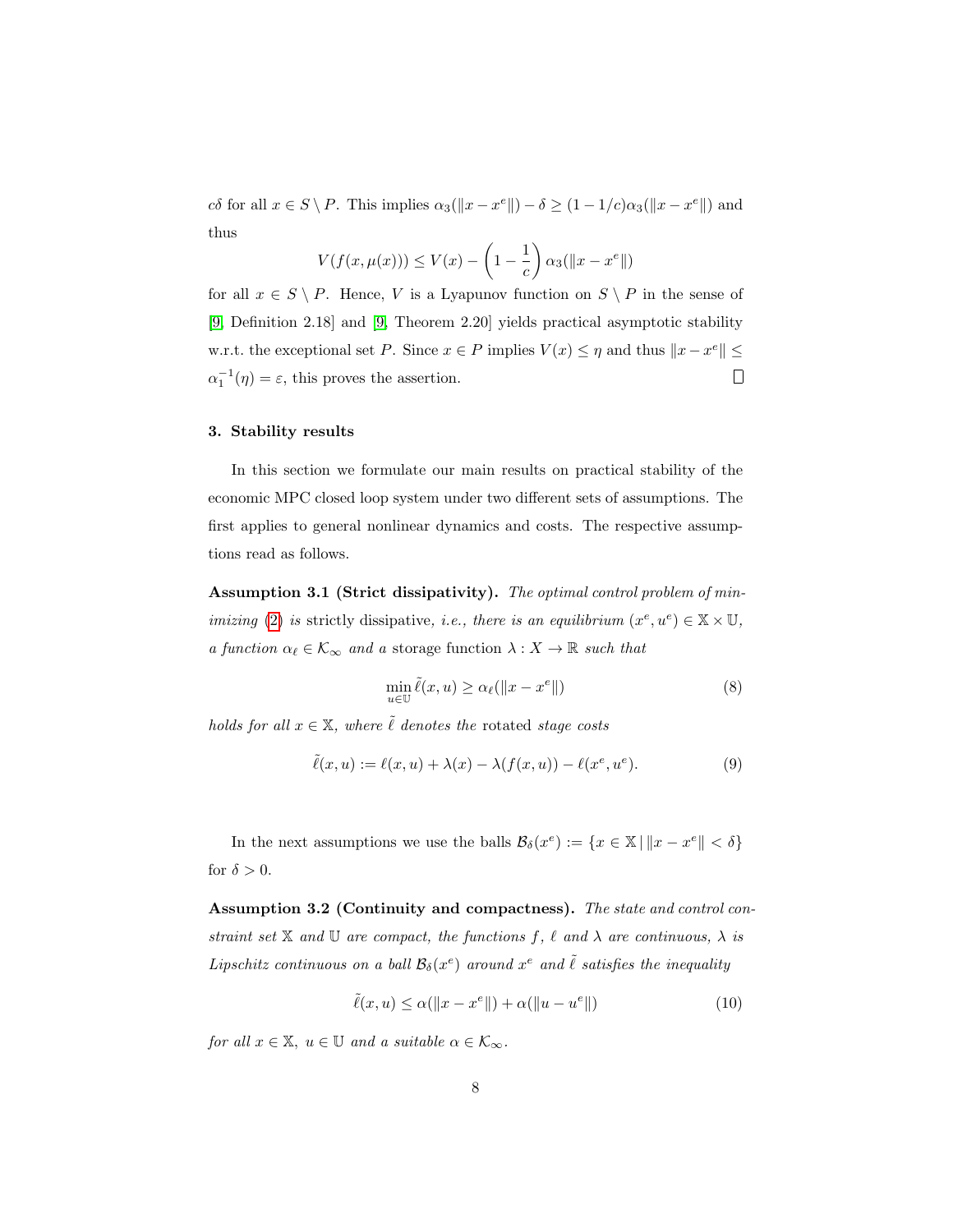We remark that under Assumption [3.1](#page-7-0) the function  $\tilde{\ell}$  is zero in  $(x^e, u^e)$ . Hence, in the finite dimensional case with  $\mathbb{X} \subseteq \mathbb{R}^n$  and  $\mathbb{U} \subseteq \mathbb{R}^m$  inequality [\(10\)](#page-7-1) follows from continuity of  $\ell$ .

<span id="page-8-0"></span>Assumption 3.3 (Local controllability on  $\mathcal{B}_{\varepsilon}(x^{\varepsilon})$ ). There is  $\varepsilon > 0$ ,  $M' \in$  $\mathbb{N}, C > 0$  such that  $\forall x \in \mathcal{B}_{\varepsilon}(x^e) \exists u_1 \in \mathbb{U}^{\mathcal{M}'}(x), u_2 \in \mathbb{U}^{\mathcal{M}'}(x^e)$  with

$$
x_{u_1}(M',x) = x^e, x_{u_2}(M',x^e) = x
$$

and

$$
\max\left\{||x_{u_1}(k,x) - x^e||, ||x_{u_2}(k,x^e) - x^e||, ||u_1(k) - u^e||, \right\}
$$

$$
||u_2(k) - u^e|| \leq C||x - x^e||
$$

for  $k = 0, 1, \cdots, M' - 1$ .

<span id="page-8-1"></span>Assumption 3.4 (Finite time controllability into  $\mathcal{B}_{\varepsilon}(x^e)$ ). For  $\varepsilon > 0$  from Assumption [3.3](#page-8-0) there is  $K \in \mathbb{N}$  such that for each  $x \in \mathbb{X}$  there is  $k \leq K$  and  $u \in \mathbb{U}^k(x)$  with

$$
x_u(k, x) \in \mathcal{B}_{\varepsilon}(x^e).
$$

<span id="page-8-2"></span>Assumption 3.5 (Polynomial bounds). There are constants  $C_1, C_2, p, \eta >$ 0 such that

$$
C_1(||x - x^e||^p) \le \tilde{\ell}(x, u) \le C_2(||x - x^e||^p + ||u - u^e||^p)
$$
\n(11)

holds for all  $x \in \mathcal{B}_\eta(x^e), u \in \mathcal{B}_\eta(u^e)$  with  $x^e, u^e$  and  $\tilde{\ell}$  from Assumption [3.1.](#page-7-0)

In order to formulate our first main stability theorem, we need the following additional definition.

**Definition 3.6.** For the rotated stage cost  $\tilde{\ell}$  from Assumption [3.1,](#page-7-0) we define  $\widetilde{J}_N (x, u)$  and  $\widetilde{V}_N (x)$  similar to [\(2\)](#page-3-1) and [\(3\)](#page-3-2) with  $\widetilde{\ell}$  in place of  $\ell$ .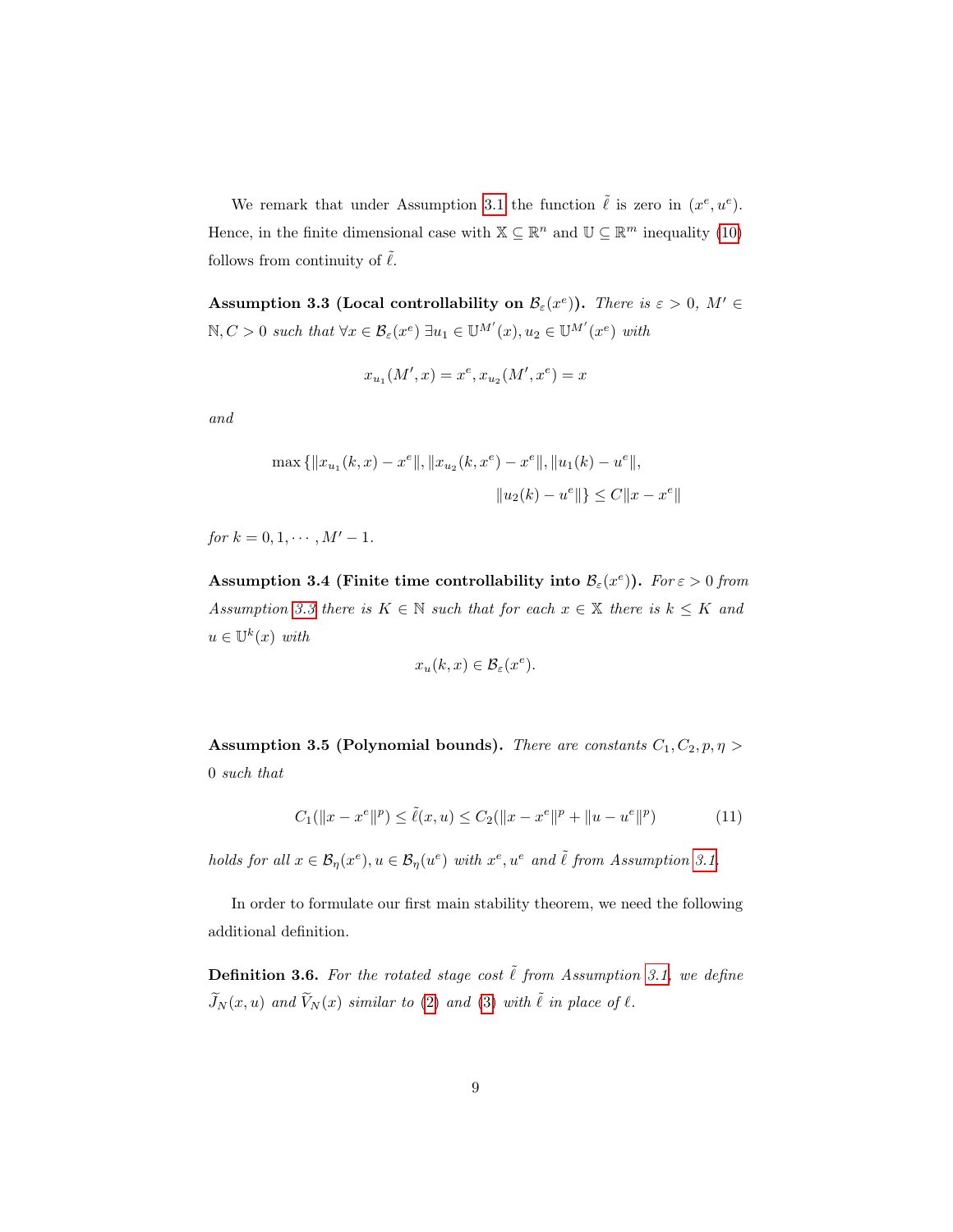We remark that the optimal trajectories minimizing the original cost functional  $J_N(x, u)$  are in general different from those minimizing  $\widetilde{J}_N(x, u)$ . Hence, MPC closed loop trajectories w.r.t. both stage costs are not expected to coincide, either. Indeed, we will see in Section [5](#page-13-0) that they may differ considerably.

<span id="page-9-4"></span>**Theorem 3.7.** Consider an economic MPC problem without terminal constraints satisfying Assumptions [3.1](#page-7-0)[–3.4.](#page-8-1) Then there exists  $N_0 \in \mathbb{N}$  and functions  $\delta \in \mathcal{L}$ and  $\alpha_V \in \mathcal{K}_{\infty}$  such that the inequalities

<span id="page-9-3"></span><span id="page-9-2"></span>
$$
\alpha_{\ell}(\|x - x^e\|) \le \widetilde{V}_N(x) \le \alpha_V(\|x - x^e\|) \tag{12}
$$

and

$$
\widetilde{V}_N(f(x,\mu_N(x))) \le \widetilde{V}_N(x) - \alpha_\ell(\|x - x^e\|) + \delta(N) \tag{13}
$$

hold for all  $N \geq N_0$  and  $x \in \mathbb{X}$ . In particular, the functions  $\widetilde{V}_N$  are practical Lyapunov functions for the economic MPC closed loop system and the closed loop is practically asymptotically stable w.r.t.  $\varepsilon \to 0$  as  $N \to \infty$ . If, moreover, Assumption [3.5](#page-8-2) holds, then the function  $\delta(N)$  converges to 0 exponentially fast as  $N \to \infty$ , i.e., there are  $C > 0$  and  $\theta \in (0,1)$  with  $\delta(N) \leq C \theta^N$ .

The proof of this theorem can be found in Section [7.](#page-18-0)

Remark 3.8. Note that our assumptions are not much more restrictive than those needed in [\[3\]](#page-26-0) for proving stability for terminal constrained economic MPC. Strict dissipativity<sup>[3](#page-9-0)</sup> and continuity are also assumed in this reference, Assumption [3.3](#page-8-0) is slightly stronger but conceptually similar to Assumption 2 in [\[3\]](#page-26-0) and Assumption [3.4](#page-8-1) will hold if we restrict  $X$  to the feasible set  $\mathcal{X}_N$  from [\[3\]](#page-26-0).

Our second set of assumption covers unconstrained linear quadratic problems. In this setting, we make the following assumptions.

<span id="page-9-1"></span><span id="page-9-0"></span><sup>&</sup>lt;sup>3</sup>Strict dissipativity in [\[3\]](#page-26-0) is defined by means of a merely positive definite function  $\alpha_{\ell}$ while here we require  $\alpha_{\ell}$  in Assumption [3.1](#page-7-0) to be of class  $\mathcal{K}_{\infty}$ . However, since we assumed X to be compact, this does not make a difference.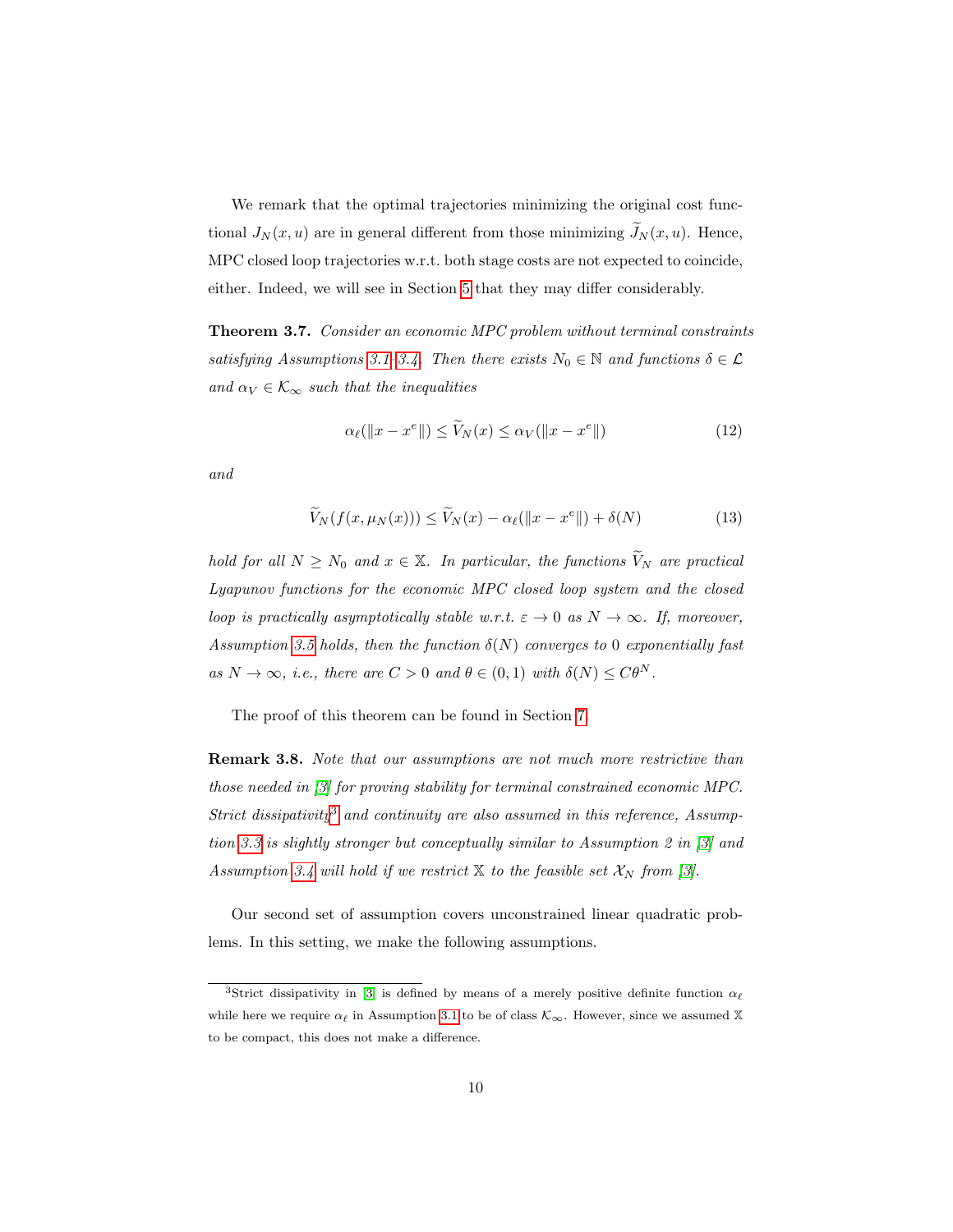Assumption 3.9 (Linear quadratic problem). The dynamics and the cost functions are given by

$$
f(x, u) = Ax + Bu + c
$$
 and  $\ell(x, u) = x^T R x + u^T Q u + s^T x + v^T u$ 

with  $x \in \mathbb{R}^n$ ,  $u \in \mathbb{R}^m$ ,  $A, B, R, Q$  are matrices and s, v are vectors of appropriate dimensions with  $R$  and  $Q$  symmetric and positive definite.

<span id="page-10-0"></span>Assumption 3.10 (No constraints). There are no state and control constraints, i.e.,  $\mathbb{X} = \mathbb{R}^n$  and  $\mathbb{U} = \mathbb{R}^m$ .

Note that in this setting there exists a unique optimal steady state  $x^e$  in the sense of Definition [2.1.](#page-5-1) Moreover, [\[5,](#page-26-5) Proposition 4.5] shows that  $x^e$  is strictly dissipative with  $\tilde{\ell}$  satisfying Assumption [3.5.](#page-8-2)

<span id="page-10-1"></span>Theorem 3.11. Consider an economic MPC problem without terminal con-straints satisfying Assumptions [3.9](#page-9-1) and [3.10](#page-10-0) and let  $x^e$  be the optimal steady state. Then  $x^e$  is practically asymptotically stable on each compact subset  $S \subset$  $\mathbb{R}^n$  w.r.t.  $\varepsilon \to 0$  as  $N \to \infty$  if and only if the pair  $(A, B)$  is stabilizable.

In this case, the problem is strictly dissipative and the functions  $\widetilde{V}_N$  are practical Lyapunov functions for the closed loop and  $\varepsilon$  converges to 0 exponentially fast in N.

Again, the proof is found in Section [7.](#page-18-0)

#### 4. Transient performance

In this section we use the results from the last section in order to prove an approximate transient optimality property of economic MPC without terminal constraints. In order to formulate the concept of transient optimality, assume that the MPC closed loop is practically asymptotically stable, implying  $x_{\mu_N}(K, x) \to x^e$  as  $N \to \infty$  and  $K \to \infty$ . Then transient optimality means that among all trajectories  $x_u(k, x)$  satisfying  $||x_u(K, x) - x^e|| \le ||x_{\mu_N}(K, x) - x^e||$ , the MPC closed loop trajectories are those with the smallest cost  $J_K(x, u)$  up to an error term which vanishes as  $N \to \infty$  and  $||x_{\mu_N}(K, x) - x^e|| \to 0$ .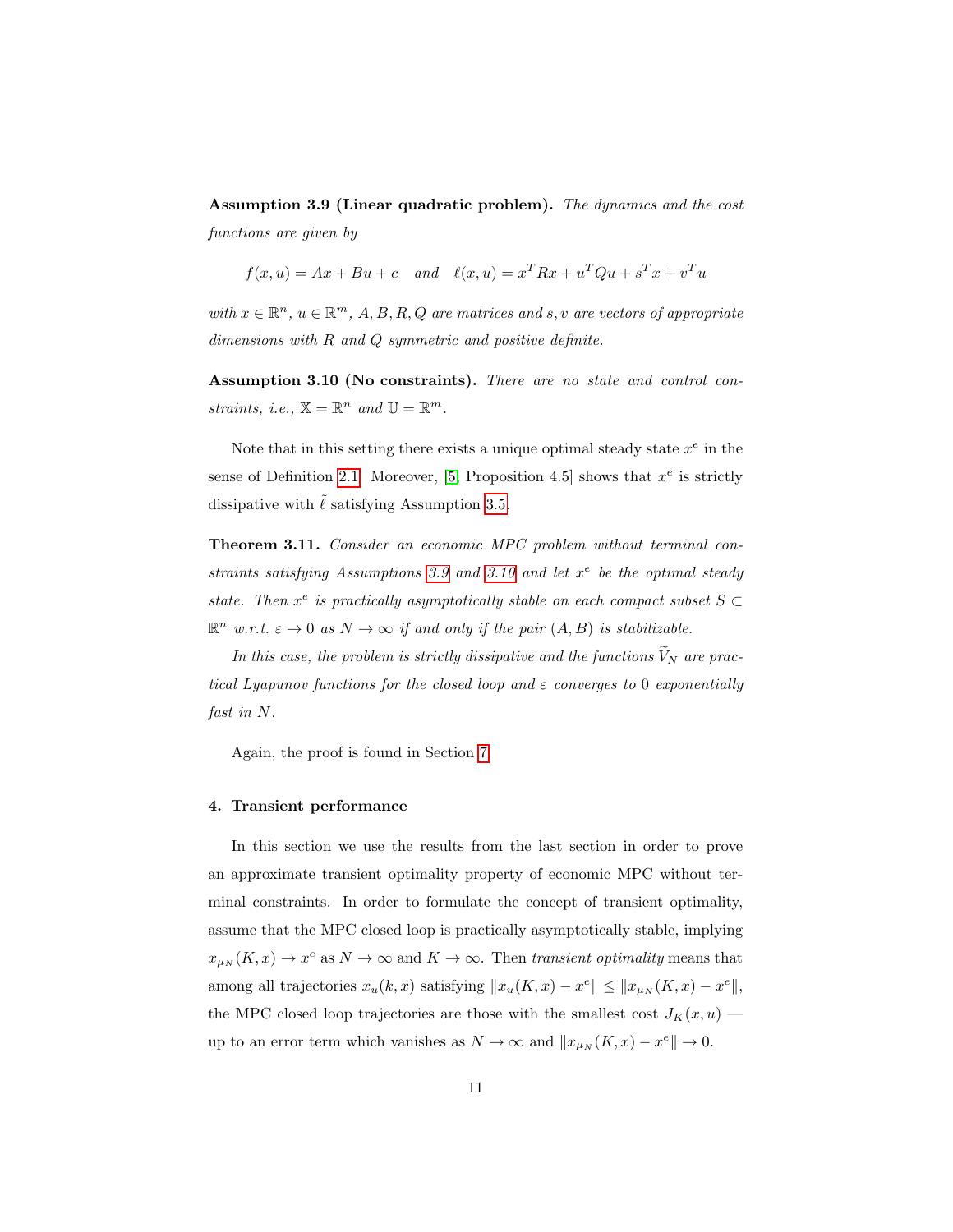We define

$$
\mathbb{U}_{\varepsilon}^{K}(x) := \{ u \in \mathbb{U}^{K}(x) \, | \, x_u(K, x) \in \mathcal{B}_{\varepsilon}(x) \}.
$$

**Theorem 4.1.** Assume that  $x^e$  is practically asymptotically stable on a set  $S \subseteq$  $\mathbb X$  w.r.t.  $\varepsilon = \varepsilon(N)$  for the economic MPC closed loop with Lyapunov function  $\widetilde V_N$ satisfying [\(12\)](#page-9-2), [\(13\)](#page-9-3). Assume that there exists  $\alpha_{\lambda} \in \mathcal{K}_{\infty}$  with  $|\lambda(x)| \leq \alpha_{\lambda} (\|x - \lambda\|)$  $x^e$ ||) for all  $x \in \mathbb{X}$ . Let  $\varepsilon_{K,N} := \|x_{\mu_N}(K,x) - x^e\| \leq \max\{\beta(\|x-x^e\|,K), \varepsilon(N)\}.$ Then the inequality

<span id="page-11-3"></span>
$$
J_K^{cl}(x,\mu_N(x)) \le \inf_{u \in \mathbb{U}_{\varepsilon_{K,N}}^K(x)} J_K(x,u) + \alpha_V(\varepsilon_{K,N}) + 2\alpha_\lambda(\varepsilon_{K,N}) + K\delta(N) \quad (14)
$$

holds for all  $K, N \in \mathbb{N}$  and all  $x \in S$ .

**Proof:** First, by induction from  $(13)$  we obtain

$$
\sum_{k=0}^{K-1} \tilde{\ell}(x_{\mu_N}(k, x), \mu_N(x_{\mu_N}(k, x))) \le \tilde{V}_N(x) - \tilde{V}_N(x_{\mu_N}(K)) + K\delta(N). \tag{15}
$$

Second, from the dynamic programming principle

<span id="page-11-2"></span><span id="page-11-0"></span>
$$
\widetilde{V}_N(x) = \inf_{u \in U^K(x)} \left\{ \widetilde{J}_K(x, u) + \widetilde{V}_{N-K}(x_u(K, x)) \right\}
$$

and [\(12\)](#page-9-2) we obtain for all  $K \in \{1, ..., N\}$  and  $u \in \mathbb{U}_{\varepsilon}^{K}(x)$ 

<span id="page-11-1"></span>
$$
\widetilde{J}_K(x, u) = \underbrace{\widetilde{J}_K(x, u) + \widetilde{V}_{N-K}(x_u(K, x))}_{\geq \widetilde{V}_N(x)} - \underbrace{\widetilde{V}_{N-K}(x_u(K, x))}_{\leq \alpha_V(\varepsilon)}
$$
\n
$$
\geq \widetilde{V}_N(x) - \alpha_V(\varepsilon) \tag{16}
$$

and we note that for  $K\geq N$  non-negativity of  $\tilde{\ell}$  implies the inequality  $\widetilde{J}_K(x,u)\geq$  $\widetilde{V}_N(x)$  for all  $u \in \mathbb{U}^K(x)$ , implying again [\(16\)](#page-11-0). Third, we have

$$
\sum_{k=0}^{K-1} \tilde{\ell}(x_u(k, x), u(k)) = \tilde{J}_K(x, u) = \lambda(x) + J_K(x, u) - \lambda(x_u(K, x))
$$
 (17)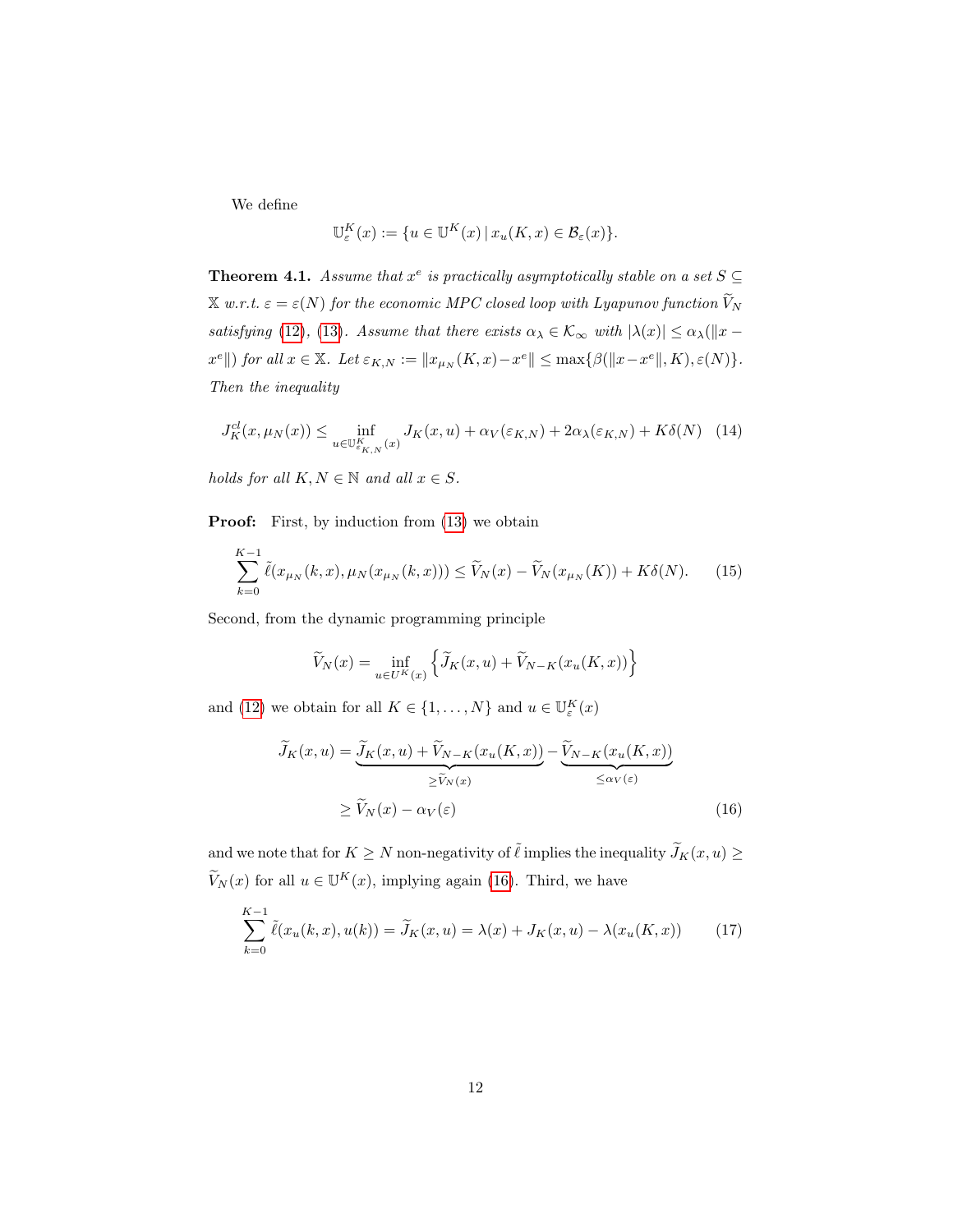and  $\widetilde{V}_N(x) \geq 0$ . Using these inequalities for all  $u \in \mathbb{U}^K_{\varepsilon_{K,N}}(x)$  we obtain

$$
J_K^{cl}(x, \mu_N(x)) \stackrel{(17)}{=} \sum_{k=0}^{K-1} \tilde{\ell}(x_{\mu_N}(k, x), \mu_N(x_{\mu_N}(k, x)))
$$
  
\n
$$
- \lambda(x) + \lambda(x_{\mu_N}(K, x))
$$
  
\n
$$
\stackrel{(15)}{\leq} \tilde{V}_N(x) - \tilde{V}(x_{\mu_N}(K, x)) + K\delta(N)
$$
  
\n
$$
- \lambda(x) + \lambda(x_{\mu_N}(K, x))
$$
  
\n
$$
\stackrel{(16)}{\leq} \tilde{J}_K(x, u) + \alpha_V(\varepsilon_{K,N}) - \tilde{V}(x_{\mu_N}(K, x)) + K\delta(N)
$$
  
\n
$$
- \lambda(x) + \lambda(x_{\mu_N}(K, x))
$$
  
\n
$$
\stackrel{(17)}{=} J_K(x, u) + \alpha_V(\varepsilon_{K,N}) - \tilde{V}(x_{\mu_N}(K, x)) + K\delta(N)
$$
  
\n
$$
- \lambda(x_u(K, x)) + \lambda(x_{\mu_N}(K, x))
$$
  
\n
$$
\leq J_K(x, u) + \alpha_V(\varepsilon_{K,N}) + K\delta(N) + 2\alpha_\lambda(\varepsilon_{K,N})
$$

implying the desired inequality.

- **Remark 4.2.** i) Note that all assumptions of Theorem [4.1](#page-11-3) are satisfied if either Assumptions [3.1](#page-7-0)[–3.4](#page-8-1) or Assumptions [3.9–](#page-9-1)[3.10](#page-10-0) are satisfied. In the latter case the existence of  $\alpha_{\lambda}$  follows because in the linear quadratic setting  $\lambda$  is either a linear or a quadratic function, cf. [\[5\]](#page-26-5). Moreover, if Assump-tion [3.5](#page-8-2) holds then  $\delta(N)$  converges to 0 exponentially fast as  $N \to \infty$ , implying that the error terms on the right hand side of [\(14\)](#page-11-3) converge to 0 if  $K, N \to \infty$  with  $K \leq cN$  for some  $c > 0$ . In addition, in this case  $\tilde{\ell}$ and  $\tilde{V}$  have identical polynomial growth near  $x^e$ , implying that the convergences  $\beta(r, k) \to 0$  as  $k \to \infty$  and  $\varepsilon(N) \to 0$  as  $N \to \infty$  are exponentially fast and thus all error terms in [\(14\)](#page-11-3) converge to 0 exponentially fast as  $K, N \to \infty$  with  $K \leq cN$  for some  $c > 0$ .
	- ii) Optimal trajectories minimizing [\(2\)](#page-3-1) in general do not end up near  $x^e$ , see, e.g., the examples in [\[5\]](#page-26-5). Hence, for  $u \in \mathbb{U}^K(x)$  the value  $J_K(x, u)$  can be much smaller than  $J_K^{cl}(x,\mu_N)$  and thus estimate [\(14\)](#page-11-3) can only hold if we restrict the control sequences to  $u \in \mathbb{U}^K_{\varepsilon_{K,N}}(x)$ . In words, the estimate

 $\Box$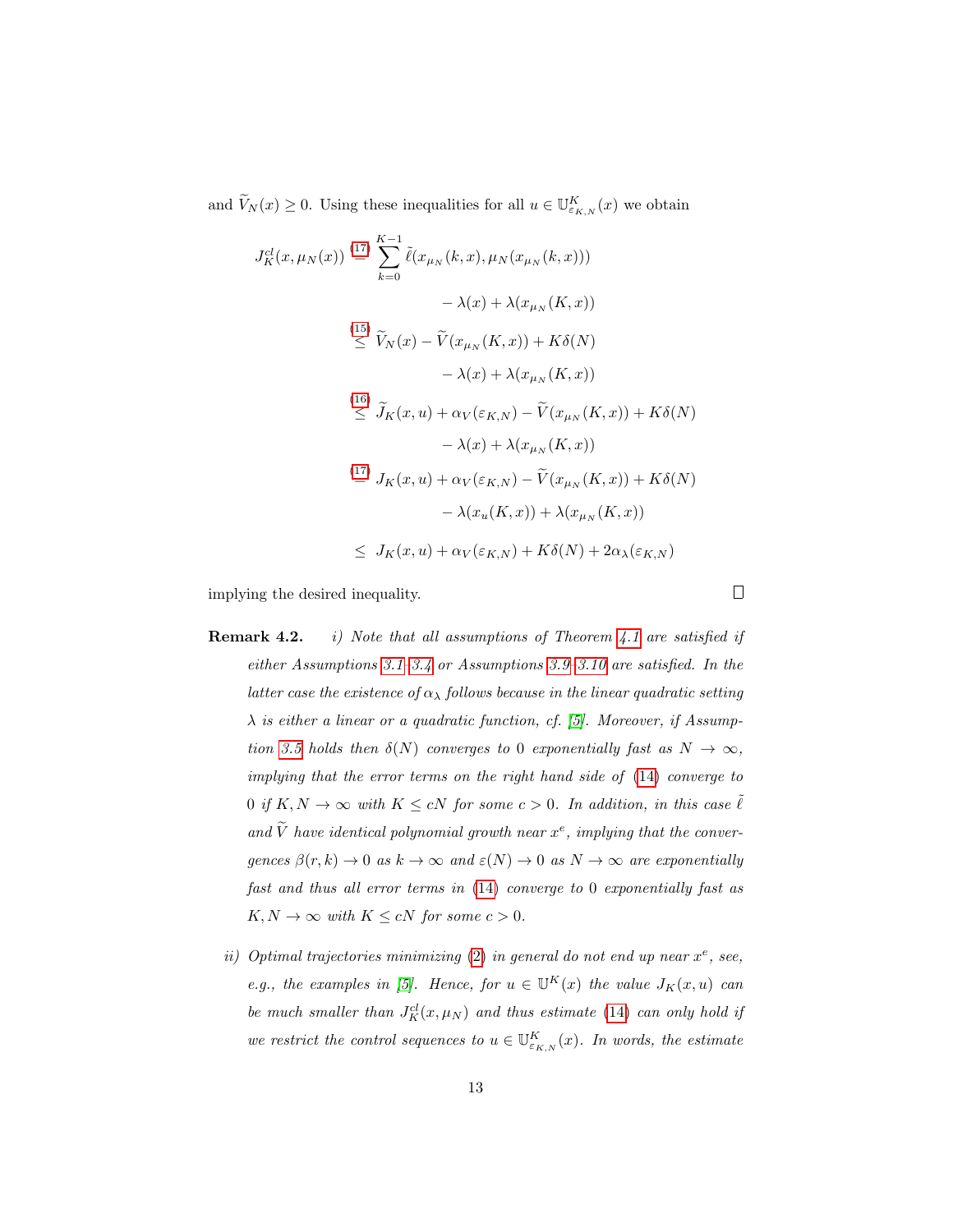states that among all trajectories converging to a neighborhood of  $x^e$ , the ones generated by MPC are  $-$  up to the error terms  $-$  the ones with the lowest cost  $J_K(x, u)$ .

### <span id="page-13-0"></span>5. Numerical example

**Example 5.1.** Consider the one-dimensional economic growth model from  $[4]$ with dynamics

$$
x(k+1) = u(k)
$$

and stage cost

$$
\ell(x, u) = -\ln(Ax^{\alpha} - u)
$$

with  $A = 5$  and  $\alpha = 0.34$ . We impose state constraints  $\mathbb{X} = [0, 10]$  and control constraints  $\mathbb{U} = [0.1, 5]$ . The optimal steady state of the control system is given by  $(x^e, u^e) = (x^e, x^e)$  with  $x^e \approx 2.23$  and related stage cost  $\ell(x^e, u^e) \approx -1.467$ . The problem is strictly dissipative with storage function<sup>[4](#page-13-1)</sup>  $\lambda(x) = \sigma x$ ,  $\sigma = 0.2306$ . Figure [1](#page-14-0) shows that the closed loop trajectories converge into a neighborhood of the optimal equilibrium, which is getting smaller as  $N$  increases. As Figure [2](#page-14-1) shows the neighborhood is shrinking exponentially fast. This confirms our theoretical results since all Assumptions of Theorem [3.7](#page-9-4) are fulfilled by this example.

Next we illustrate the approximate optimal behaviour of the MPC closed loop during the transient phase. To this end, we compare the MPC controllers  $\mu_N$ computed using four different cost functions:

<span id="page-13-1"></span><sup>4</sup>For linear control systems with strictly convex cost the storage function can always be chosen linear, see [\[6\]](#page-26-7) or [\[5\]](#page-26-5). In this case, strict dissipativity translates to strong duality which can be used in order to compute the storage function  $\lambda$ . For linear systems with non-strictly convex cost functions, a constructive approach to compute  $\lambda$  can be found in [\[5\]](#page-26-5). For nonlinear systems, computing  $\lambda$  is in general a difficult task. We note, however, that the knowledge of  $\lambda$  is not needed for implementing our economic MPC controller but only for its analysis.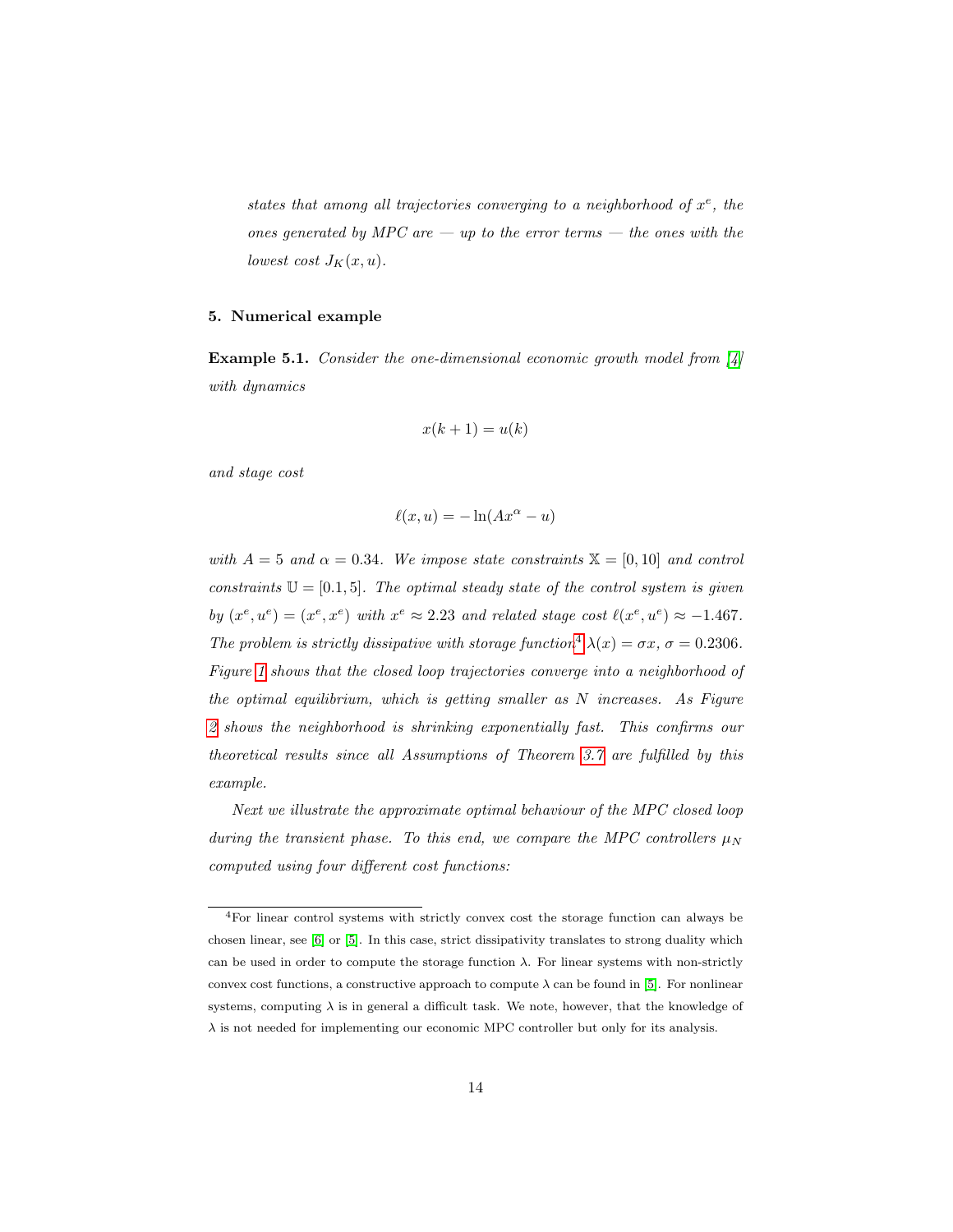



<span id="page-14-0"></span>Figure 1: Closed loop for  $N = 2, \ldots, 5$  (bottom to top) and  $x = 0.1$ .

<span id="page-14-1"></span>Figure 2: Distance from the closed loop to  $x^e$ at final time for  $N = 2, ..., 10, x = 0.1$ .

- the original economic stage cost  $\ell$ eco N
- the rotated stage cost  $\tilde{\ell}$  from [\(9\)](#page-7-0) rot N
- the stabilizing quadratic stage cost  $\ell^{stab}(x, u) = (x x^e)^2 + (u u^e)^2$  $\rightsquigarrow$   $\mu_N^{stab}$
- the stabilizing quadratic stage cost

$$
\ell^{tayl}(x, u) = \ell(x^e, u^e) + \frac{1}{2} 0.12125(x - x^e)^2
$$

$$
-0.05315(x - x^e)(u - u^e) + \frac{1}{2} 0.05315(u - u^e)^2
$$

whose weights were derived from a 2nd order Taylor approximation of  $\ell$ in  $(x^e, u^e)$ )  $\rightarrow$   $\mu_N^{tayl}$ 

Figure [3](#page-15-0) shows the closed loop trajectories for  $\mu_N \in \left\{ \mu_N^{eco}, \mu_N^{rot}, \mu_N^{stab}, \mu_N^{tayl} \right\}$  for  $N = 5$ . One sees that the feedback  $\mu_N^{stab}$  yields the fastest convergence towards  $x^e$ , followed by  $\mu_N^{tayl}$  and  $\mu_N^{rot}$ . The trajectory for the original economic costs  $\ell$ controlled by  $\mu_N^{eco}$  behaves similarly to the rotated problem but only converges to a neighborhood of  $x^e$ .

Now, in order to investigate approximate optimal transient performance, for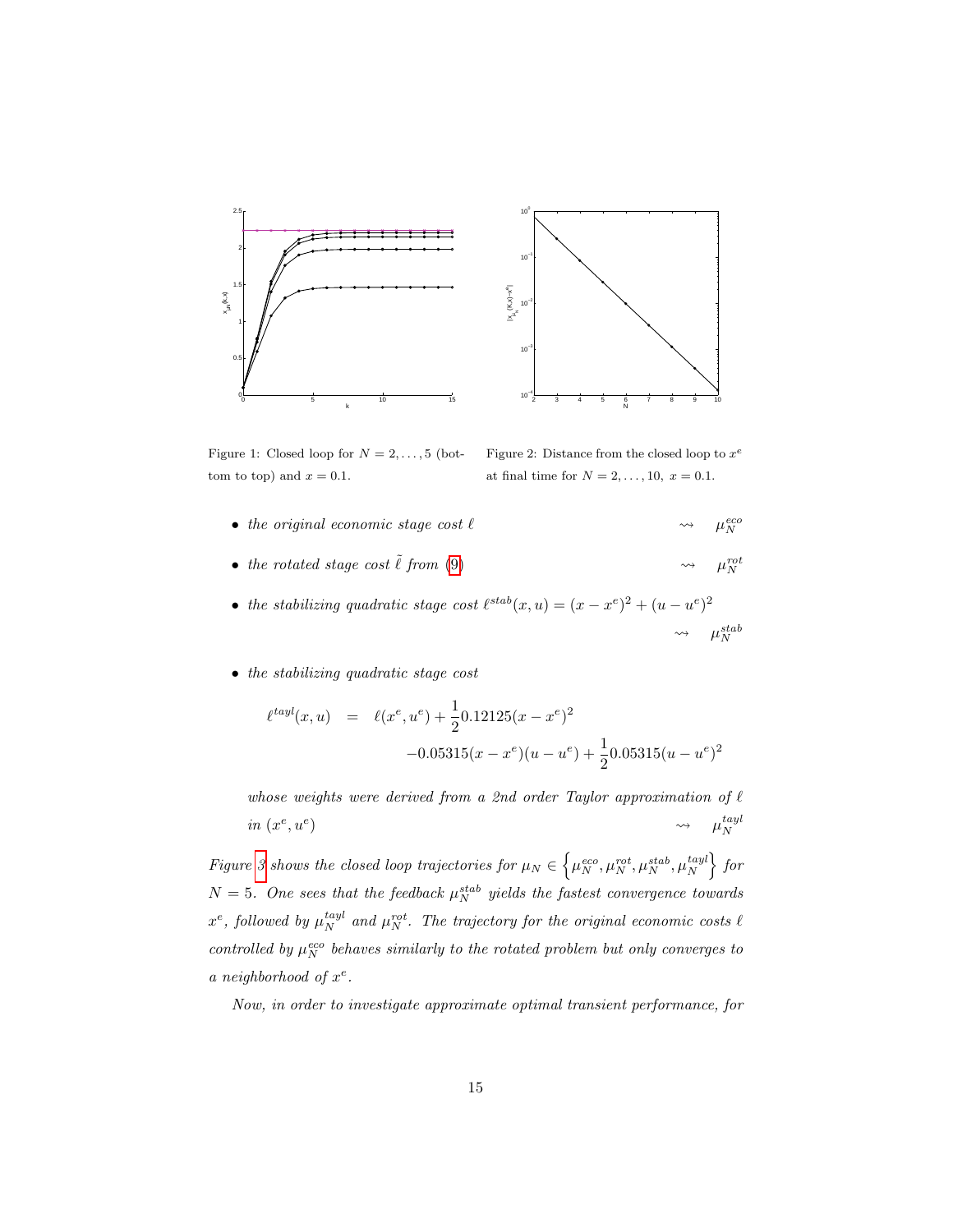



<span id="page-15-0"></span>Figure 3: Closed loop trajectories for  $N =$ 5,  $x = 0.1$  with respect to different stage costs.

<span id="page-15-2"></span>Figure 4:  $J_K^{cl}(x,\mu_N)$  for  $N = 5, x = 0.1$ and varying  $K$  subject to different feedbacks  $\mu_N$ .

given N and K we calculate  $J_K^{cl}(x,\mu_N)$  for the different MPC controllers<sup>[5](#page-15-1)</sup>. In Figure [4](#page-15-2) we show the values for fixed  $N = 5$  and varying  $K = 1, \ldots, 20$ . One sees that the values of the cost functionals are almost parallel, which is due to the fact that the difference is mainly accumulated in the first few time steps. The value of  $J_K^{cl}(x,\mu_N^{eco})$  is almost identical to  $J_K^{cl}(x,\mu_N^{rot})$  and both are better than the other feedbacks. Observe that the merely practical stability of  $\mu_N^{eco}$  does not have a visible effect in this comparison.

Next we investigate two fixed values for  $K$  and varying optimization horizons N in Figures [5](#page-16-0) and [6.](#page-16-1) While in Figure 5  $\mu_n^{eco}$  yields the best performance for all N, Figure [6](#page-16-1) reveals that  $J_K^{cl}(x,\mu_N^{eco})$  might not yield the best performance for very small N, but converges to  $J_K^{cl}(x,\mu_N^{rot})$  as N increases and is slightly better than  $\mu_N^{rot}$  and considerably better than  $\mu_N^{tayl}$  and  $\mu_N^{stab}$  for most values of N.

Example 5.2. The second example is a two-dimensional tank reactor model (Example 3.2 in [\[8\]](#page-26-4)) with affine linear dynamics

$$
x(k+1) = \begin{pmatrix} 0.8353 & 0 \\ 0.1065 & 0.9418 \end{pmatrix} x(k) + \begin{pmatrix} 0.00457 \\ -0.00457 \end{pmatrix} u(k) + \begin{pmatrix} 0.5559 \\ 0.5033 \end{pmatrix}
$$

<span id="page-15-1"></span><sup>&</sup>lt;sup>5</sup>In this comparison  $J_K^{cl}(x,\mu_N)$  is always evaluated using the economic cost  $\ell$ . The different cost functions only refer to the computation of  $\mu_N(x)$  in Step 2 of the MPC algorithm.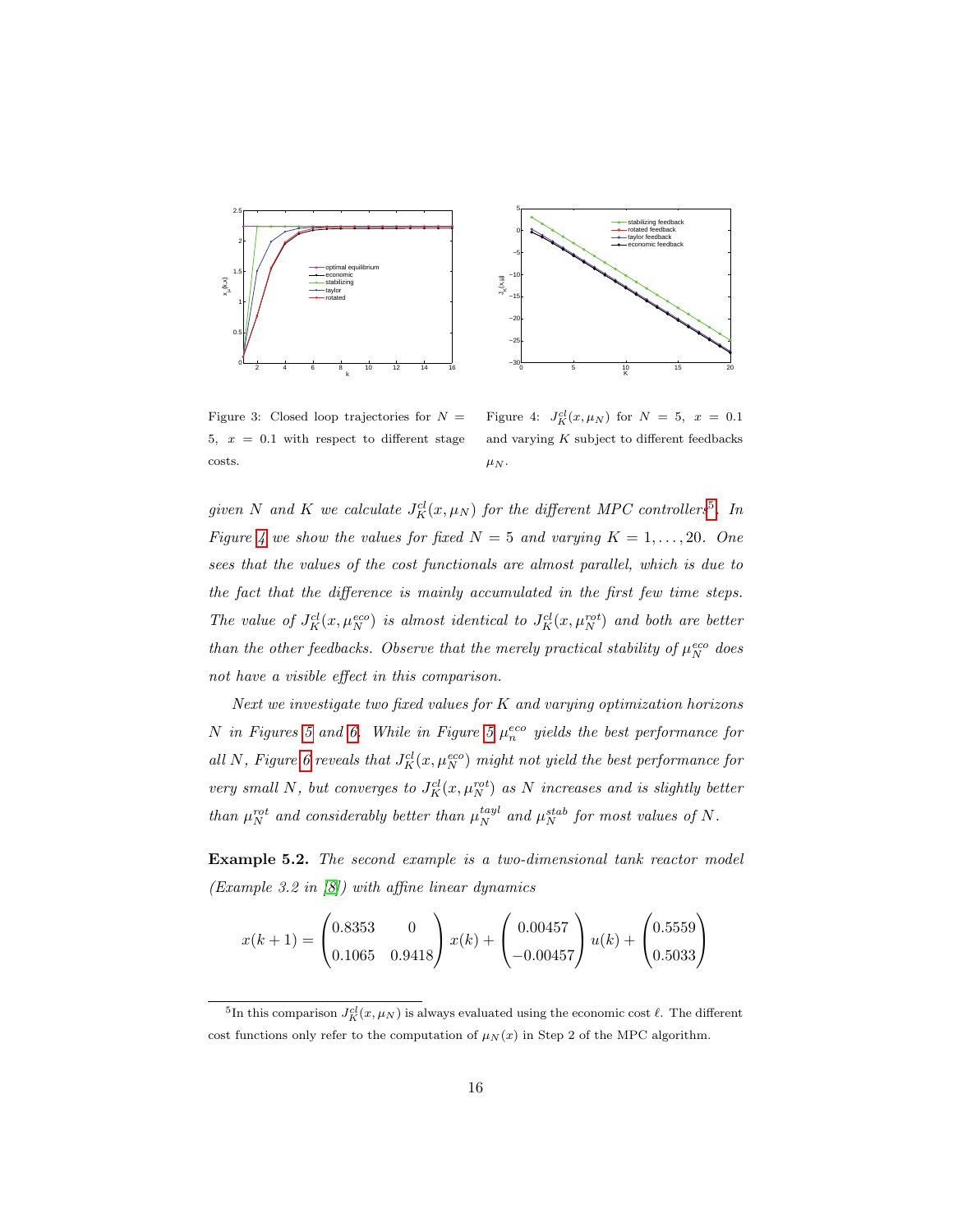

 $-28$   $-3$   $4$  5 6 7 8 9 10 −27.5 −27 −26.5 −26 −25.5 −25  $-24.5$ r N economic functional, economic feedback economic functional, stabilizing feedback economic functional, rotated feedback economic functional, taylor feedback

<span id="page-16-0"></span>Figure 5:  $J_K^{cl}(x,\mu_N)$  for  $K=5, x=0.1$  and varying N with different feedbacks  $\mu_N$ .

<span id="page-16-1"></span>Figure 6:  $J_K^{cl}(x,\mu_N)$  for  $K = 20, x = 0.1$ and varying N with different feedbacks  $\mu_N$ .

and quadratic stage costs  $\ell(x, u) = ||x||^2 + 0.05u^2$ . State and control constraints are given by  $X = [-100, 100]^2$ ,  $\mathbb{U} = [-10, 10]$ . The optimal steady state of this problem is  $x^e \approx (3.546, 14.653)^T$ ,  $u^e \approx 6.163$  with cost  $\ell(x^e, u^e) \approx 229.1876$ . As in the previous example, we observe that the closed loop trajectories converge into a neighborhood of  $x^e$  which is shrinking as N increases. This confirms the result in Theorem [3.11,](#page-10-1) since the pair  $(A, B)$  in the dynamics is stabilizable and the stage costs are striclty convex.

The problem is strictly dissipative with respect to the storage function  $\lambda(x) =$  $(-368.6684, -503.5415)x$ , and the comparison of the closed loop trajectories subject to the original and the rotated stage costs in Figure [7](#page-17-0) shows that the trajectory based on the rotated stage costs converges exactly to the optimal steady state. For this example we only compare  $\mu_N^{eco}$  and  $\mu_N^{rot}$  since by [\[5,](#page-26-5) Proposition 4.5] the rotated costs  $\tilde{\ell}$  of this problem are quadratic, i.e.,  $\tilde{\ell}$  coincides with the "canonical" choice of stabilizing quadratic costs  $\ell^{stab}$  and with its 2nd order Taylor approximation  $\ell^{tayl}$ . Our simulations show that for fixed  $N = 10$  and varying  $K = 1, ..., 100$  the closed loop values for  $\mu_N^{eco}$  and  $\mu_N^{rot}$  are virtually indistinguishable, cf. Figure [8.](#page-17-1) For fixed  $K$  and varying  $N$ , Figures [9](#page-17-2) and [10](#page-17-3) show (again) that even though the performance of  $\mu_N^{eco}$  might not be the best for small N,  $J_K^{cl}(x,\mu_N^{eco})$  converges to  $J_K^{cl}(x,\mu_N^{rot})$  as N increases and  $\mu_N^{eco}$  (at least slightly) outperforms  $\mu_N^{rot}$  for sufficiently large N.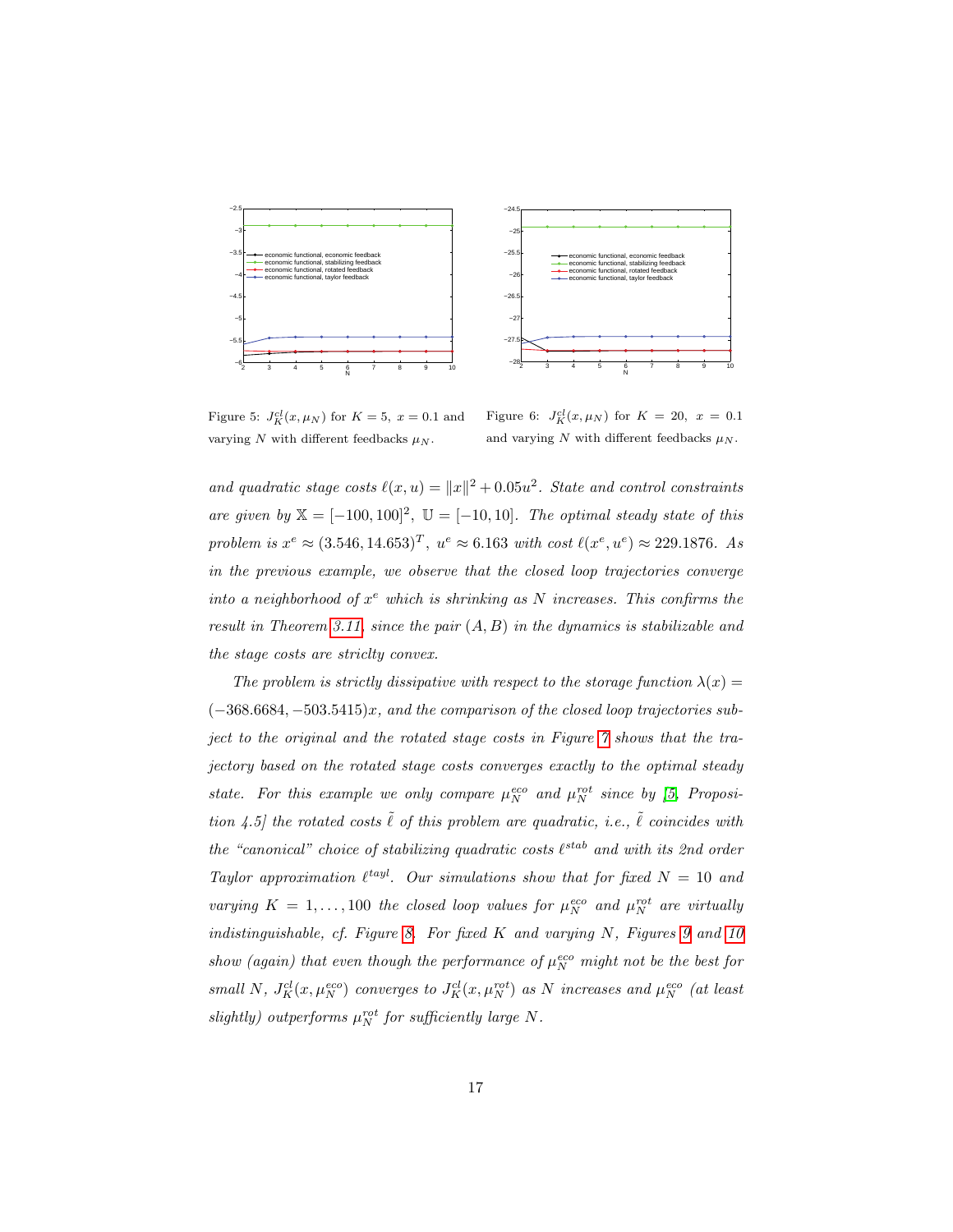

0 20 40 60 80 100 0.  $0.5$ 1 1.5 2  $2.5$ ≕∸3 K JK(x, µ) rotated feedback economic feedback

 $\times$  10<sup>4</sup>

<span id="page-17-0"></span>Figure 7: Closed loop trajectories subject to different feedbacks  $\mu_N$  for  $N = 10$ ,  $x =$  $(4, 20)^T$  and optimal steady state (diamond).

<span id="page-17-1"></span>Figure 8:  $J_K^{cl}(x,\mu_N)$  for  $N = 10$ ,  $x =$  $(4, 20)^T$  and varying K subject to different feedbacks  $\mu_N$ .



<span id="page-17-2"></span>Figure 9:  $J_K^{cl}(x,\mu_N)$  for  $K = 4, x_0 =$  $(4, 20)^T$  and varying N subject to different feedbacks  $\mu_N.$ 



<span id="page-17-3"></span>Figure 10:  $J_K^{cl}(x,\mu_N)$  for  $K = 60, x_0 =$  $(4, 20)^T$  and varying N subject to different feedbacks  $\mu_N$ .

## 6. Conclusions

We have presented conditions that yield a practical Lyapunov function and, hence, practical asymptotic stability for the MPC without terminal conditions. The conditions are given for two types of discrete time finite horizon optimal control problems. It was shown that a Lyapunov function for these control systems is given by the optimal value function with respect to the rotated stage costs. Compared to previous results for economic MPC with terminal conditions, our analysis shows that the price to pay for the simplifications gained from avoiding terminal conditions is that we only obtain practical instead of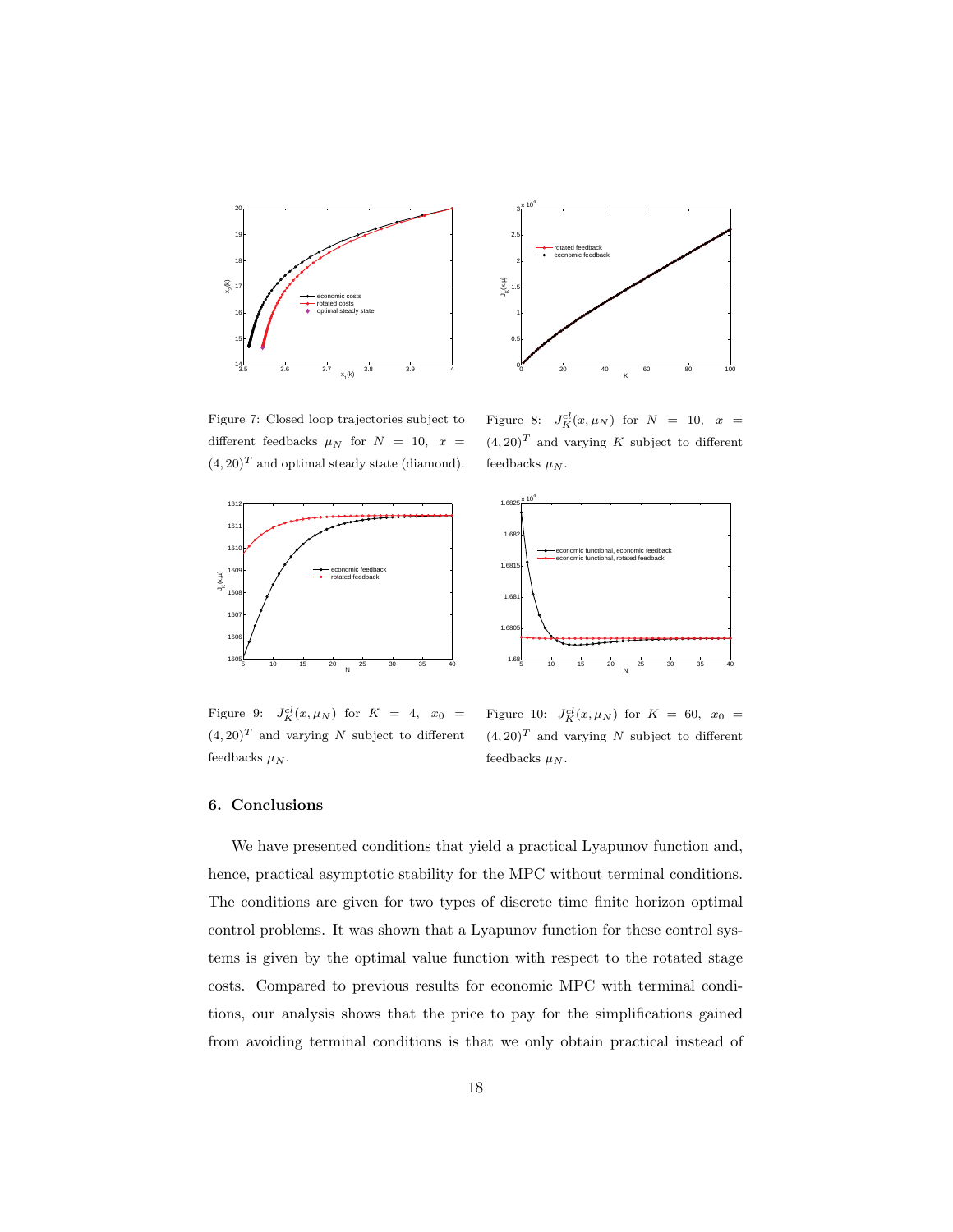true asymptotic stability of the optimal steady state. However, our results also allow to conclude approximate transient optimality on arbitrary finite time intervals, a result which currently has no counterpart in economic MPC with terminal conditions.

The numerical simulations confirmed our theoretical results and have moreover shown that for sufficiently large  $N$  economic MPC exhibits the best transient performance among the MPC variants we tested. Nevertheless, the simulations also revealed that MPC based on the rotated stage costs can be an interesting alternative, since in more involved problems it may be computationally infeasible to use these sufficiently large  $N$ . For small  $N$ , however, MPC based on the rotated cost can be advantageous since it is superior in terms of stability and the transient performance converges faster for increasing  $N$ , see, e.g., Figures [9](#page-17-2) and [10.](#page-17-3) A rigorous investigation of this topic will be subject of future research, along with the attempt to compute quantitative estimates for the optimization horizon  $N$  needed in order to ensure given error bounds. Moreover, we intend to investigate transient performance also for economic MPC schemes with terminal conditions.

#### <span id="page-18-0"></span>7. Proof of stability results

**Proof of Theorem [3.7:](#page-9-4)** The proof of the theorem is split into three steps. In step one we show how to obtain inequality  $(12)$ , in step two we deal with inequality [\(13\)](#page-9-3). Finally, in step three the exponential convergence of  $\delta$  in (13) is deduced. In what follows we will make use of the results in [\[8\]](#page-26-4). We mention that the formulas taken from [\[8\]](#page-26-4) look slightly different here since all the cost functionals in [\[8\]](#page-26-4) are averaged, i.e.,  $J_N(x, u)$  is divided by N.

**Step 1: proof of** [\(12\)](#page-9-2). Strict dissipativity (Assumption [3.1\)](#page-7-0) yields  $V_N(x) \geq$  $\alpha_{\ell}(\Vert x - x^e \Vert) \ \forall x \in \mathbb{X}$ . The upper bound in [\(12\)](#page-9-2) can be deduced from Assumptions  $3.2 - 3.4$  $3.2 - 3.4$  as follows.

In case  $x \notin \mathcal{B}_{\varepsilon}(x^e)$  with  $\varepsilon$  from Assumptions [3.3,](#page-8-0) [3.4,](#page-8-1) there is a control sequence u that steers x into the equilibrium in at most  $M' + K$  steps  $(M', K')$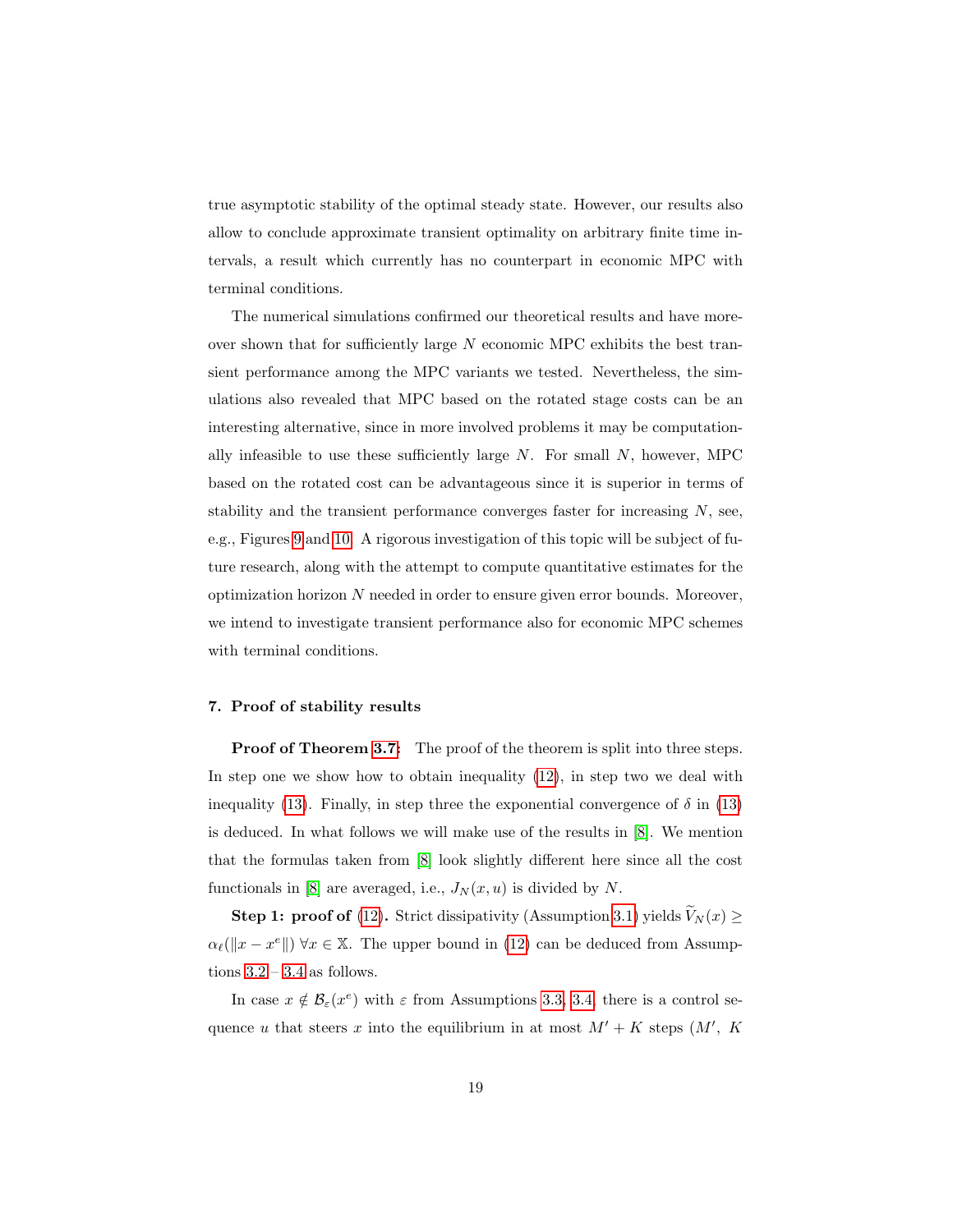independent of  $x$ ) and stays there for an arbitrary number of time steps. Therefore, for each  $N \in \mathbb{N}$  it holds

$$
\widetilde{V}_N(x) \le \widetilde{J}_N(x, u) \le \widetilde{J}_{M'+K}(x, u) \le (M' + K) \cdot \max_{x \in \mathbb{X}, u \in \mathbb{U}} \widetilde{\ell}(x, u) =: \overline{C}.
$$

In case  $x \in \mathcal{B}_{\varepsilon}(x^e)$ , there is a control sequence  $u \in U^{\mathcal{M}'}(x)$  with  $x_{u_1}(\mathcal{M}', x) = x^e$ and  $||x_{u_1}(k, x) - x^e|| \leq C||x - x^e||$ ,  $||u_1(k) - u^e|| \leq C||x - x^e||$  for all  $k =$  $0, \ldots, M' - 1$ . Together with [\(10\)](#page-7-1) this yields

$$
\widetilde{V}_N(x) \le \widetilde{J}_N(x, u_1) \le \widetilde{J}_{M'}(x, u_1)
$$
\n
$$
\le \sum_{k=0}^{M'-1} \alpha(||x_{u_1}(k, x) - x^e||) + \alpha(||u_1(k) - u^e||)
$$
\n
$$
\le 2M'\alpha(C||x - x^e||) =: \widetilde{\alpha}(||x - x^e||).
$$

Clearly,  $\tilde{\alpha} \in \mathcal{K}_{\infty}$ . If  $\tilde{\alpha}(\Vert x-x^e \Vert) \geq \bar{C}$  for  $x \notin \mathcal{B}_{\varepsilon}(x^e)$ , we get  $\tilde{V}_N(x) \leq \tilde{\alpha}(\Vert x-x^e \Vert)$ for all  $x \in \mathbb{X}$ . Otherwise, we multply  $\tilde{\alpha}(\Vert x - x^e \Vert)$  by a constant  $\overline{K}$  such that  $\bar{K}\tilde{\alpha}(\Vert x - x^e \Vert) \geq \bar{C}$  for  $x \notin \mathcal{B}_{\varepsilon}(x^e)$ . Combining these considerations yields

$$
\widetilde{V}_N(x) \leq \alpha_V(||x - x^e||)
$$
 for  $\alpha_V(r) := \max\{1, \overline{K}\}\tilde{\alpha}(r)$ 

and, hence, [\(12\)](#page-9-2).

Step 2: proof of [\(13\)](#page-9-3). Under the assumptions of [\[8,](#page-26-4) Theorem 7.6] (for details see below) the last formula in the proof of this theorem shows that there is  $\tilde{\delta} \in \mathcal{L}$  such that for all  $x \in \mathbb{X}$ ,  $K \in \mathbb{N}$  and N sufficiently large we get

<span id="page-19-0"></span>
$$
\widetilde{J}_K^{cl}(x,\mu_N(x)) \le \widetilde{V}_N(x) - \widetilde{V}_N(x_{\mu_N}(K,x)) + \widetilde{\delta}(N). \tag{18}
$$

for a function  $\tilde{\delta} \in \mathcal{L}$  (a precise upper bound for  $\tilde{\delta}$  is given in Step 3 of this proof, below).

Now, inserting  $K = 1$  to [\(18\)](#page-19-0) and observing  $x_{\mu_N}(1, x) = f(x, \mu_N(x))$  yields

$$
\widetilde{V}_N(f(x,\mu_N(x))) \leq \widetilde{V}_N(x) - \widetilde{\ell}(x,\mu_N(x)) + \widetilde{\delta}(N)
$$
  

$$
\leq \widetilde{V}_N(x) - \alpha_{\ell}(\|x - x^e\|) + \widetilde{\delta}(N),
$$

which is equivalent to inequality [\(13\)](#page-9-3) in Theorem [3.7](#page-9-4) if we set  $\delta(N) = \tilde{\delta}(N)$ . It remains to show that the assumptions of Theorem [3.7,](#page-9-4) i.e., Assumptions [3.1](#page-7-0)[–3.4](#page-8-1) imply the relevant assumptions of [\[8,](#page-26-4) Theorem 7.6]. These are: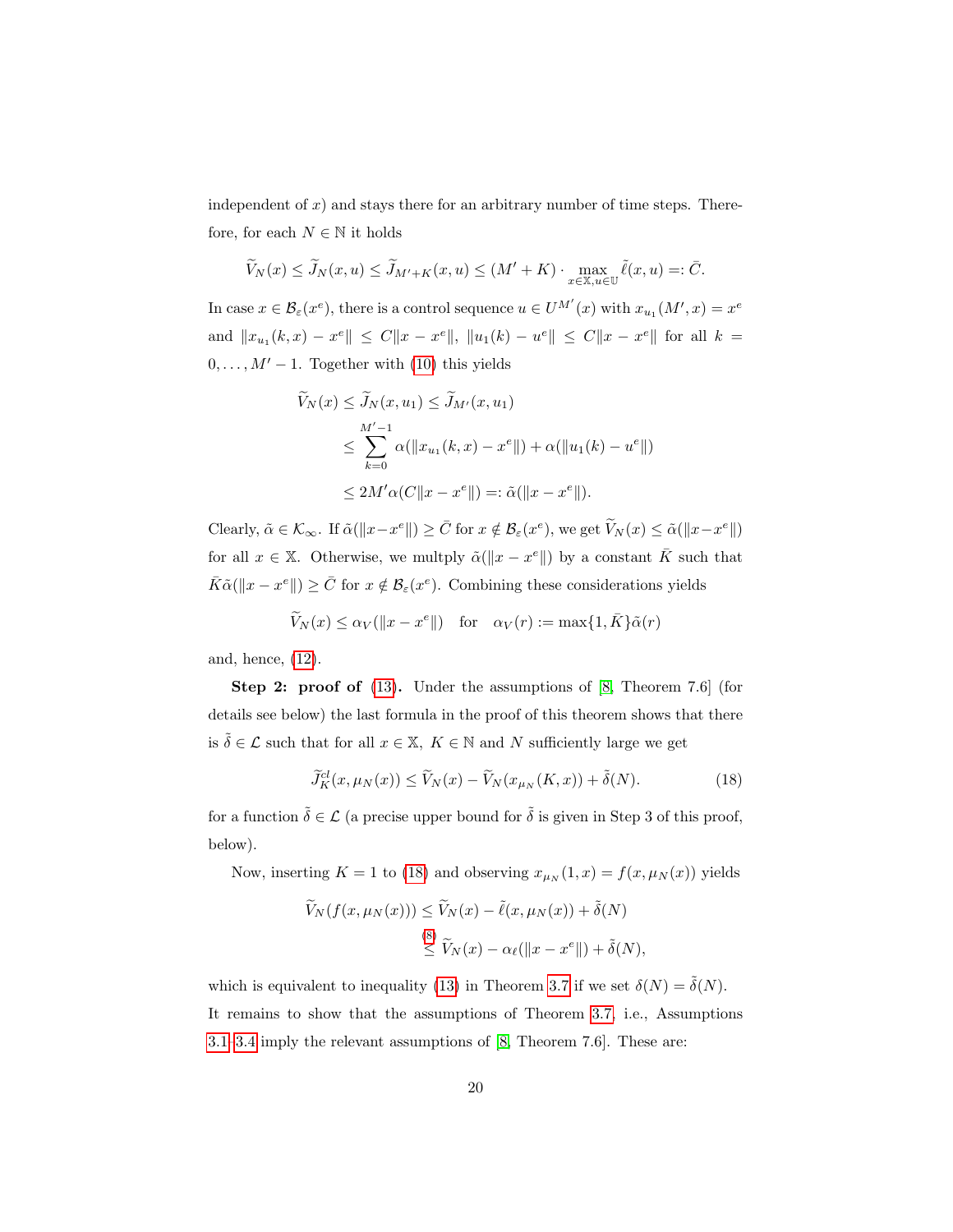- 1. Strict dissipativity and  $\lambda$  bounded on  $\mathbb{X}$ .
- 2. (a) There is  $C' \geq 0$  such that  $\forall x \in \mathbb{X}, \forall \varepsilon > 0$  the quantity

$$
Q_{\varepsilon} := \# \{ k \in \{0, \dots, N - 1\} : \|x_{u^{\star}_{N,x}}(k,x) - x^{e}\| \leq \varepsilon \}
$$

satisfies  $Q_{\varepsilon} \geq N - \frac{C'}{\alpha_{\varepsilon}(\varepsilon)}$  $\frac{C'}{\alpha_{\ell}(\varepsilon)}$ , with  $\alpha_{\ell}$  from Assumption [3.1](#page-7-0) and  $u_{N,x}^{\star}$ denoting the optimal control for  $J_N(x, u)$ .

(b) There is  $\tilde{C}' \geq 0$  such that  $\forall x \in \mathbb{X}, \forall \varepsilon > 0$  the quantity

$$
\tilde{Q}_{\varepsilon}:=\#\{k\in\{0,\ldots,N-1\}:\|x_{\tilde{u}_{N,x}^{\star}}(k,x)-x^{e}\|\leq\varepsilon\}
$$

satisfies  $\tilde{Q}_{\varepsilon} \geq N - \frac{\tilde{C}'}{\alpha_{\ell}(\varepsilon)}$ , with  $u^{\star}_{N,x}$  denoting the optimal control for  $\widetilde{J}_N (x, u)$ .

3. There are  $\bar{\delta} > 0, N_0 \in \mathbb{N}, \gamma_V \in \mathcal{K}_{\infty}$  such that for all  $\rho \in (0, \bar{\delta}],$  all  $N \in$  $\mathbb{N}_{\geq N_0}$  and all  $x \in \mathcal{B}_{\rho}(x^e)$  it holds

<span id="page-20-3"></span><span id="page-20-2"></span>
$$
|V_N(x) - V_N(x^e)| \le \gamma_V(\rho),\tag{19}
$$

<span id="page-20-1"></span>
$$
|\widetilde{V}_N(x) - \widetilde{V}_N(x^e)| \le \gamma_V(\rho). \tag{20}
$$

4. There are  $N_1 \in \mathbb{N}, \Delta \in \mathcal{L}$  such that

$$
J_K^{cl}(x, \mu_N(x)) \le V_N(x) - V_N(x_{\mu_N}(K, x)) + \Delta(N)
$$
 (21)

holds for all  $x \in \mathbb{X}, N \geq N_1 + 1, K = 1.6$  $x \in \mathbb{X}, N \geq N_1 + 1, K = 1.6$ 

5. The function  $\lambda$  from Assumption [3.1](#page-7-0) is Lipschitz continuous on  $\mathcal{B}_{\bar{\delta}}(x^e)$ .

We check the five points above.

1. Strict dissipativity holds due to Assumption [3.1,](#page-7-0) boundedness of  $\lambda$  on  $\mathbb X$ follows from continuity of  $\lambda$  and compactness of  $X$  which is Assumption [3.2.](#page-7-1)

<span id="page-20-0"></span><sup>&</sup>lt;sup>6</sup>This is [\[8,](#page-26-4) Formula (18)] which in [\[8\]](#page-26-4) is assumed to hold for all  $K \in \mathbb{N}$ . However, since here we only need [\(18\)](#page-19-0) for  $K = 1$  it is sufficient to require [\(21\)](#page-20-1) only for  $K = 1$ .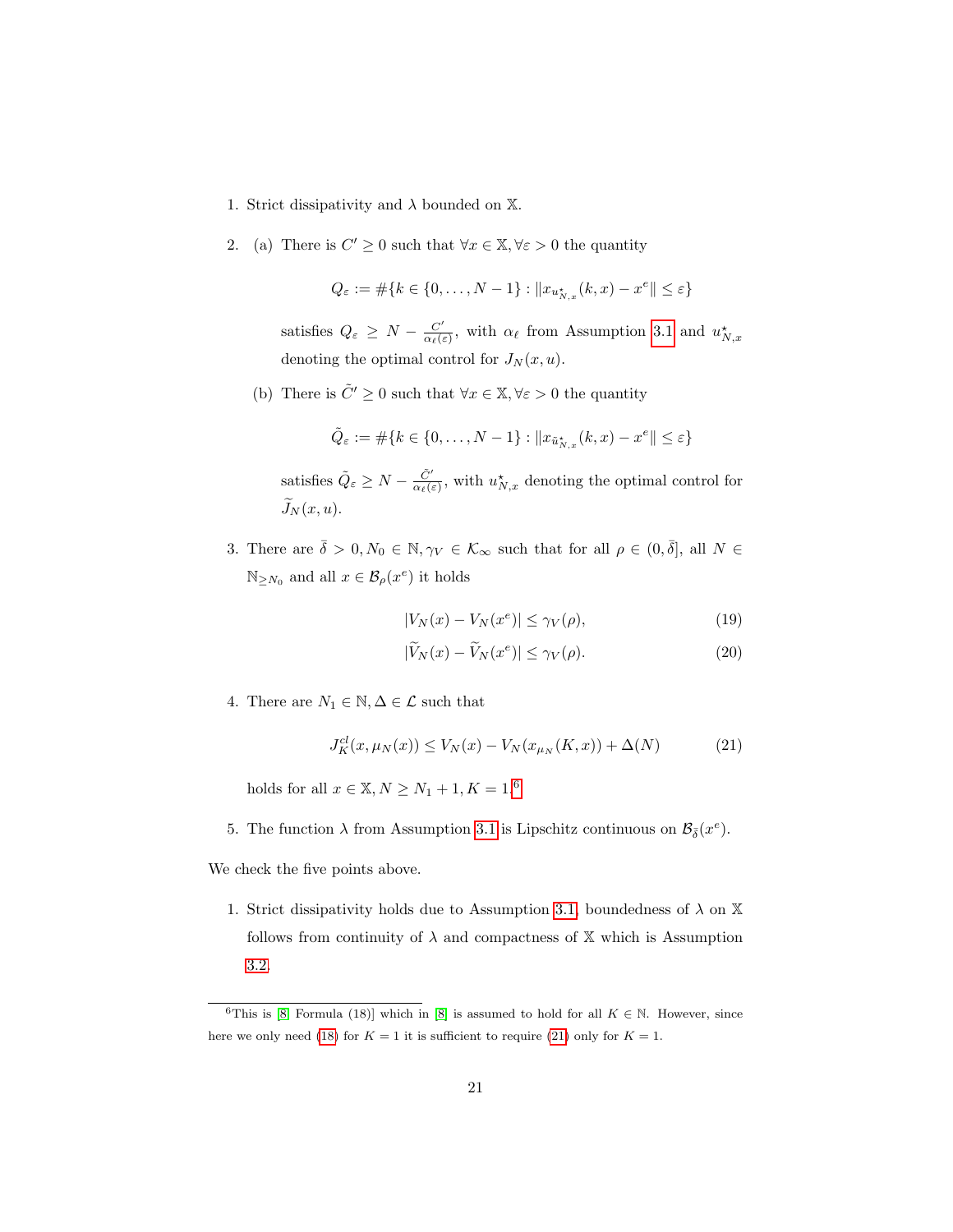- 2. (a) Here, we can use [\[8,](#page-26-4) Theorem 5.3] (adapted to the non-averaged case), since  $J_N(x, u^*_{N,x}) \leq V_N(x) \leq N\ell(x^e, u^e) + V_N(x) - \lambda(x) +$  $\lambda(x_{u_{N,x}^{\star}}(N))$ . Compactness of X, continuity of  $\lambda$  and the upper bound on  $V_N$  from Step 1 imply the existence of  $C_1 > 0$  with  $J_N(x, u_{N,x}^{\star}) \leq$  $N\ell(x^e, u^e) + C_1$ . Hence, [\[8,](#page-26-4) Theorem 5.3] delivers the desired estimate with  $C' = C_1 + \max_{x \in \mathbb{X}} 2|\lambda(x)|$ .
	- (b) Proceeding analogously as in [\[8,](#page-26-4) Theorem 5.3] and with the help of [\(12\)](#page-9-2), the desired property holds for

$$
\tilde{C}' = \max_{x \in \mathbb{X}} \alpha_V(||x - x^e||).
$$

3. Estimate [\(19\)](#page-20-2) has been shown to hold in [\[8,](#page-26-4) Theorem 6.4] under dissipativity, a local controllability condition and boundedness of the rotated stage costs. A closer look at the proof of the theorem reveals that the latter two conditions can be substituted by [\(10\)](#page-7-1), Assumption [3.3](#page-8-0) and local Lipschitz continuity of  $\lambda$ .

Estimate [\(20\)](#page-20-3) can be deduced the following way: By [\(12\)](#page-9-2), for each  $x \in \mathbb{X}$ and  $N \in \mathbb{N}$  the inequalities

$$
\alpha_{\ell}(\|x - x^{\epsilon}\|) \le \widetilde{V}_N(x) \le \alpha_V(\|x - x^{\epsilon}\|) \tag{22}
$$

hold and we conclude  $V_N(x^e) = 0$  and thus

$$
|\widetilde{V}_N(x) - \widetilde{V}_N(x^e)| = \widetilde{V}_N(x) \le \alpha_V(\|x - x^e\|). \tag{23}
$$

4. Inequality [\(21\)](#page-20-1) for  $K = 1$  has been shown to hold for  $\Delta(N) = \varepsilon(N-1)$ in [\[8,](#page-26-4) Theorem 4.2]. For the sake of completeness we check that the assumptions of Therorem [3.7](#page-9-4) include those of [\[8,](#page-26-4) Theorem 4.2]: Condition (a) follows from continuity of  $\ell$  and f, condition (b) is estimate [\(19\)](#page-20-2) which we have shown to hold above. Condition (c) can be concluded as in [\[8,](#page-26-4) Theorem 5.6]. To this end, we conclude [\[8,](#page-26-4) Assumption 5.5] from Assumptions [3.2–](#page-7-1)[3.4](#page-8-1) as follows: Similiar to Step 1 we construct an upper bound for  $\widetilde{J}_N(x, u)$ . This yields an upper bound for  $J_N(x, u)$ , too, since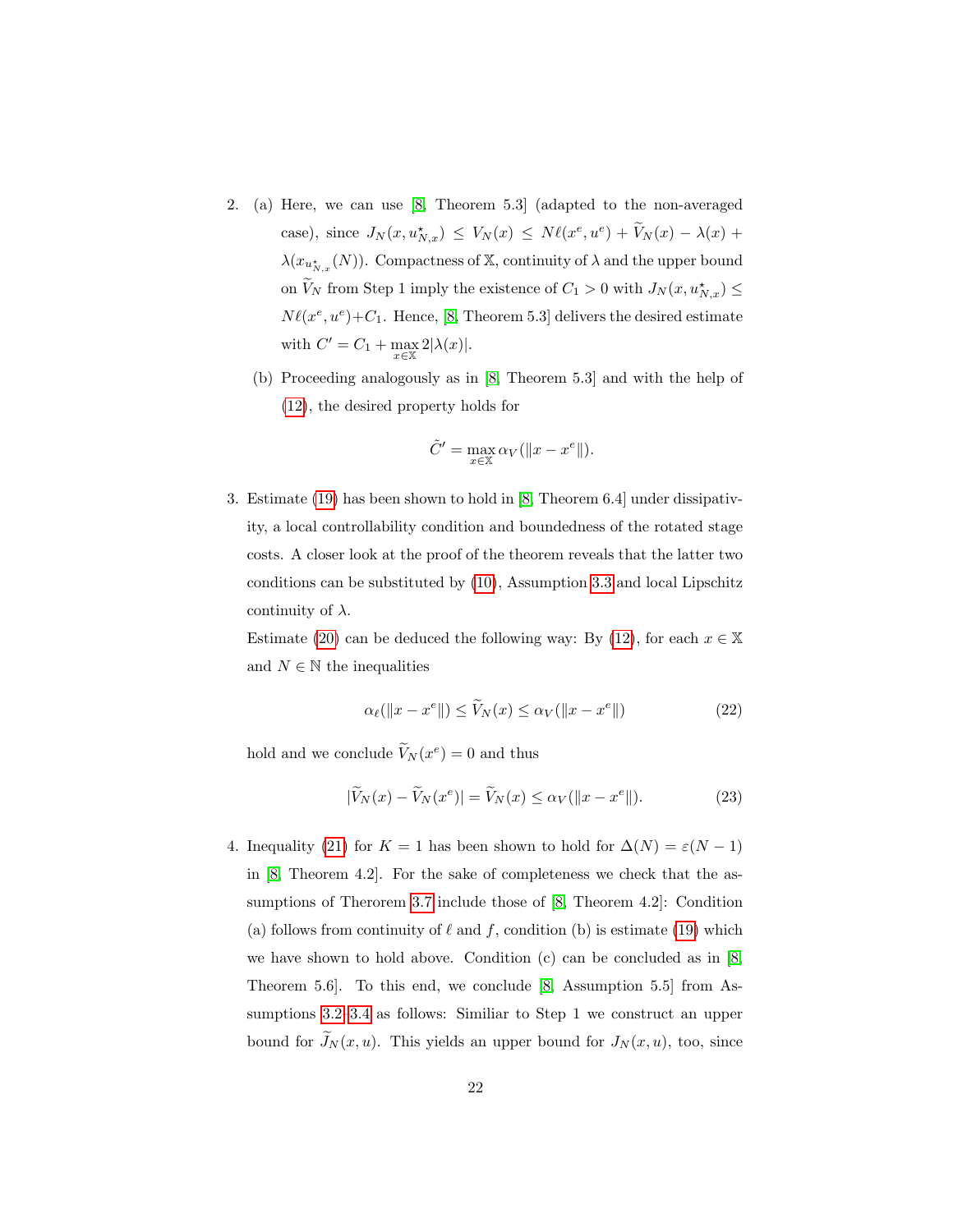both functionals only differ by  $\lambda(x)$ ,  $\lambda(x_u(N, x))$  and  $N\ell(x^e, u^e)$ . Due to continuity of  $\lambda$  and compactness of  $\mathbb{X}$  the  $\lambda$ -terms can be bounded and we can proceed as in the proof of [\[8,](#page-26-4) Theorem 5.6].

5. This is Assumption [3.2.](#page-7-1)

Step 3: exponential decay of  $\delta$ . In order to show that  $\delta(N)$  in [\(13\)](#page-9-3) converges to 0 exponentially fast we shall look at the construction of  $\tilde{\delta}$  in [\[8,](#page-26-4) Theorem 7.6], cf. the derivation of [\(18\)](#page-19-0). It holds that  $\tilde{\delta}(N) \leq \varepsilon(N) + 12\gamma_V(\tilde{\varepsilon}(N)) + L_{\lambda}\tilde{\varepsilon}(N)$ with  $\varepsilon(N)$  from [\[8,](#page-26-4) Theorem 4.2],  $\gamma_V$  from [\(19\)](#page-20-2),  $\tilde{\varepsilon} \in \mathcal{L}$  and  $L_\lambda$  the Lipschitz constant of  $\lambda$ .

Exponential convergence of  $\varepsilon(N)$  holds due to [\[5,](#page-26-5) Theorem 6.5] if the functions  $\gamma_V$  in [\(19\)](#page-20-2),[\(20\)](#page-20-3) and  $\gamma_{\ell}$ ,  $\gamma_f$  in [\[8,](#page-26-4) Theorem 4.2] are polynomial. This holds for  $\gamma_{\ell}$  and  $\gamma_f$  due to the Assumptions [3.2,](#page-7-1) [3.3](#page-8-0) and [3.5.](#page-8-2) Inspection of the proofs of [\(19\)](#page-20-2) and [\(20\)](#page-20-3) in Step 2 of this proof reveals that  $\gamma_V$  is polynomial if  $\ell$  satis-fies Assumption [3.5.](#page-8-2) This yields exponential convergence of  $\varepsilon(N)$ . To prove the assertion it is thus sufficient to show that also  $\tilde{\varepsilon}(N)$  can be chosen to converge to 0 exponentially fast.

In the proof of [\[8,](#page-26-4) Theorem 7.6],  $\tilde{\varepsilon}(N)$  must be chosen such that  $Q_{\tilde{\varepsilon}(N)}\ge cN$ holds for some  $c \in (7/8, 1)$  for  $Q_{\tilde{\varepsilon}(N)}$  from Step 2. In [\[5,](#page-26-5) Theorem 6.5] is was proven that the exponential turnpike property holds under the Assumptions of Theorem [3.7](#page-9-4) including Assumption [3.5.](#page-8-2) More precisely, for each  $P \in \mathbb{N}$  it was shown that for  $\bar{\varepsilon}_P(N) = \tilde{K}\eta^{(N-P)/(2p)}$ ,  $\tilde{K} > 0$ ,  $\eta \in (0,1)$ ,  $p > 0$ , the inequality  $Q_{\tilde{\varepsilon}_P(N)} \geq P$  holds. We claim that  $\tilde{\varepsilon}(N) := \bar{\varepsilon}_{\lceil cN\rceil}(N)$  satisfies the desired properties, where  $\lceil cN \rceil$  denotes the smallest integer  $\geq cN$ : on the one hand, we have  $\tilde{\varepsilon}(N) = \tilde{K} \eta^{(N - \lceil cN \rceil)/(2p)} \leq \tilde{K} \eta^{1/(2p)} \eta^{(1-c)N/(2p)}$ , implying that  $\tilde{\varepsilon}$  indeed decays exponentially. On the other hand,  $Q_{\tilde{\varepsilon}_P(N)} \geq P$  directly implies  $\Box$ the desired inequality  $Q_{\tilde{\varepsilon}(N)} \geq \lceil cN \rceil \geq cN$ 

Proof of Theorem [3.11:](#page-10-1) "←": We first show the implication "Assumptions [3.9](#page-9-1) and [3.10](#page-10-0) and  $(A, B)$  stabilizable  $\Rightarrow$  practical asymptotic stability on each compact subset  $S \subset \mathbb{R}^{n}$ " via the existence of a practical Lyapunov function.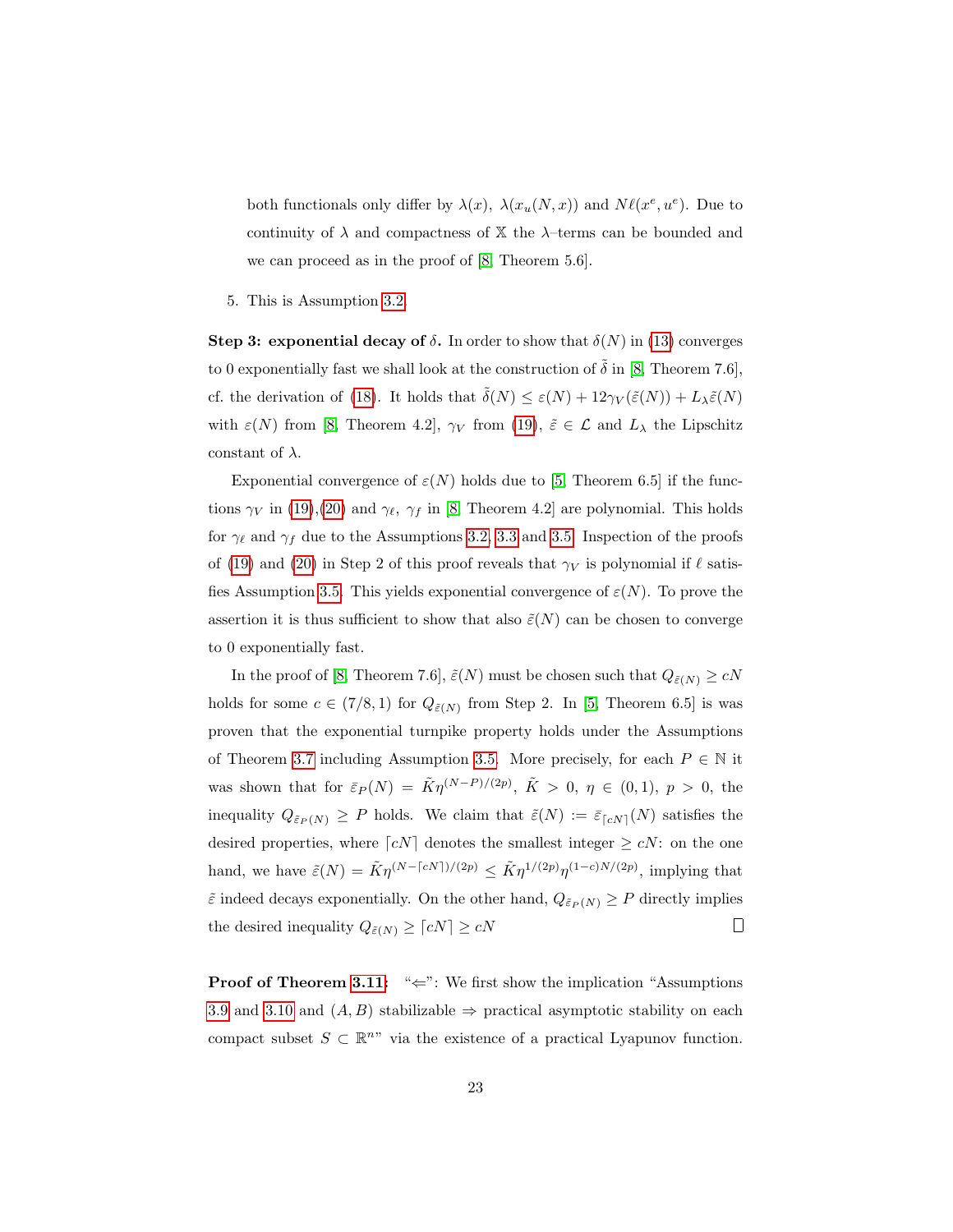We proceed as in the proof of Theorem [3.7:](#page-9-4)

**Step 1: proof of**  $(12)$ . According to [\[5,](#page-26-5) Proposition 4.3] the affine linear quadratic problem is strictly dissipative with storage function  $\lambda(x) = v^T x$  and  $\alpha_{\ell}(r) = C_1 r^2$  for some vector  $\nu \in \mathbb{R}^n$  and some constant  $C_1 > 0$ . This implies the lower bound in [\(12\)](#page-9-2). The upper bound can be concluded as follows. In the proof of [\[5,](#page-26-5) Proposition 4.3] it was shown, that the rotated stage costs are of the form

$$
\tilde{\ell}(x, u) = (x - x^e)^T R (x - x^e) + (u - u^e)^T Q (u - u^e),
$$

hence there is  $C_2 > 0$  such that  $\tilde{\ell}(x, u) \leq C_2(||x - x^e||^2 + ||u - u^e||^2)$ . Since  $(A, B)$  is stabilizable, for each  $x \in \mathbb{R}^n$  there exists a control sequence u of infinite length and constants  $C_3 > 0, \sigma \in (0, 1)$  independent of x, such that

$$
||x_u(k, x) - x^e|| \leq C_3 \sigma^k ||x - x^e||,
$$
  $||u(k) - u^e|| \leq C_3 \sigma^k ||x - x^e||$ 

holds for all  $k \geq 0$ . Combining all estimates implies

$$
\tilde{\ell}(x_u(k, x), u(k)) \le 2C_2 C_3^2 \sigma^{2k} \|x - x^e\|^2.
$$

We obtain

$$
\widetilde{V}_N(x) \le \sum_{k=0}^{\infty} \widetilde{\ell}(x_u(k, x), u(k)) \le 2C_2 C_3^2 / (1 - \sigma^2) \|x - x^e\|^2 =: \alpha_V(\|x - x^e\|).
$$

Step 2: proof of [\(13\)](#page-9-3) We show that the assumptions of Theorem [3.11](#page-10-1) include those of [\[8,](#page-26-4) Theorem 7.6] on any compact subset S of  $\mathbb{R}^n$ . To this end, we check the five properties listed in the proof of Step 2 of Theorem [3.7.](#page-9-4)

- 1. According to [\[5,](#page-26-5) Proposition 4.3] the affine linear quadratic problem is strictly dissipative with storage function  $\lambda(x) = \nu^T x$  and  $\alpha_{\ell}(r) = C_1 r^2$ for some vector  $\nu \in \mathbb{R}^n$  and some constant  $C_1 > 0$ . This structure of the storage function yields boundedness of  $\lambda$  on S.
- 2. Both estimates, (a) and (b), can be concluded as in the previous proof as we restrict the initial state to the compact set S.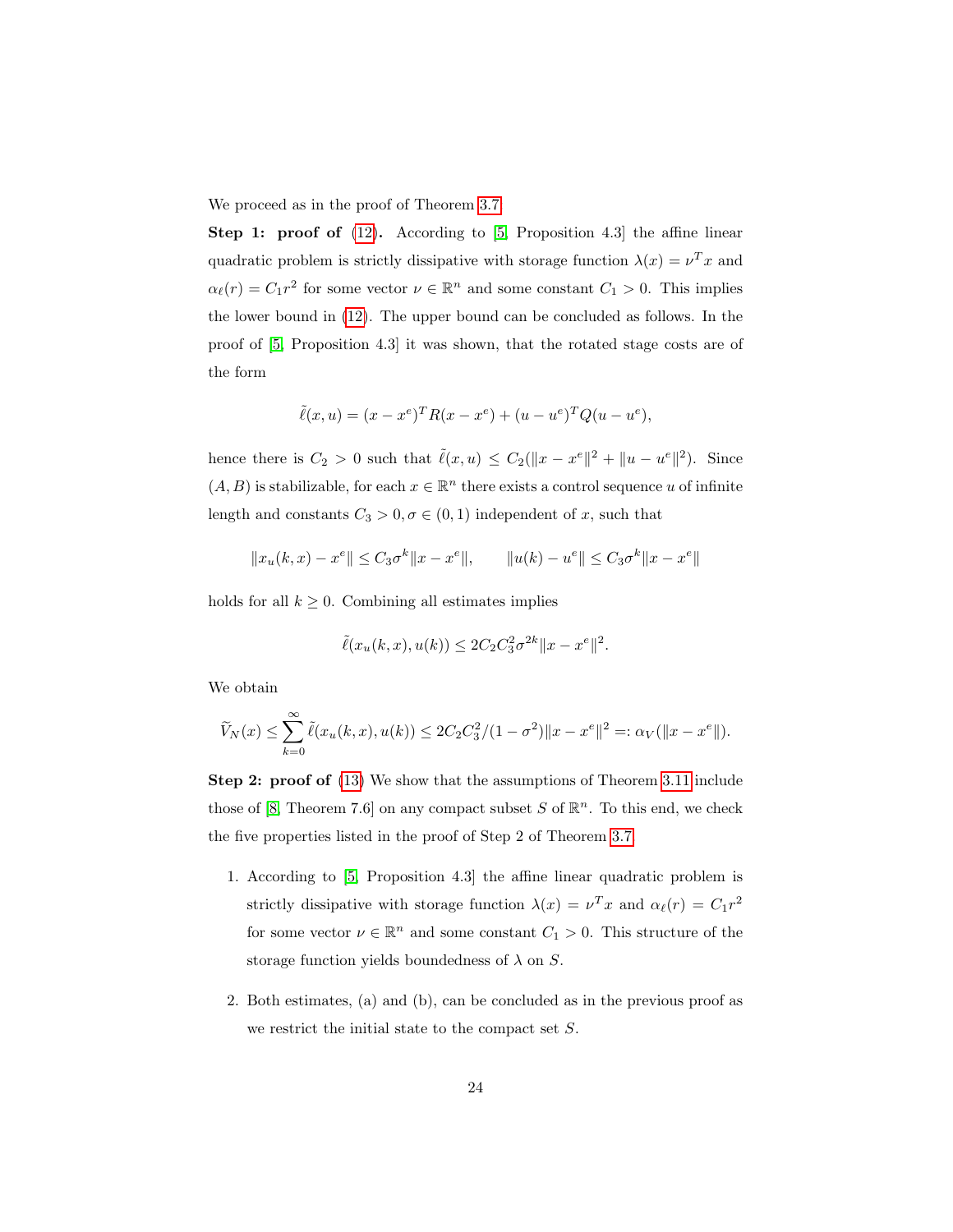3. In order to obtain [\(19\)](#page-20-2) we have a closer look at the optimal value function  $V_N(x)$ . We first remark, that we can eliminate the additive constant c in the system dynamics through a coordinate transformation. This does not change the structure of the stage costs, and, without loss of generality, we can assume that the system is given by dynamics  $x(k+1) = Ax(k) + Bu(k)$ and stage costs  $\ell(x, u) = x^T Q x + u^T R u + s^T x + v^T u$  with R, Q symmetric and positive definite. It follows from the dynamic programming principle that for each  $N \in \mathbb{N}$  the optimal value function has the form

$$
V_N(x) = x^T P_N x + b_N^T x + d_N \tag{24}
$$

with  $P_N$  symmetric and positive definite. We remark, that the proof is completely analogue (but computationally more complex) to the standard linear quadratic case (cf. [\[2,](#page-25-1) Section 2.4] for the LQR) and that  $P_N$  is the solution of the backward Riccati iteration for the LQR.

As shown in the proof of  $[5,$  Theorem 6.2,  $V_N$  is bounded uniformly in N on the compact set S. This yields existence of constants  $C_S$ ,  $D_S$  such that

<span id="page-24-0"></span>
$$
C_S \le V_N(x) \le D_S \tag{25}
$$

holds for all  $x \in S$  and all  $N \in \mathbb{N}$ . This yields boundedness of the vector  $d_N$ . Now consider sequences  $(x_i)_{i\in\mathbb{N}}$  in S and  $(N_i)_{i\in\mathbb{N}}$  in  $\mathbb N$  with  $x_i^T P_{N_i} x_i \to \infty$ . By [\(25\)](#page-24-0) this is only possible if  $b_{N_i}^T x_i \to -\infty$ . Then,  $(-x_i)^T P_{N_i}(-x_i) \to \infty$  and  $b_{N_i}^T(-x_i) \to \infty$ , too, which contradicts [\(25\)](#page-24-0). Hence, there is  $K > 0$  independent of N such that  $0 \le x^T P_N x \le K ||x||^2$ for all  $x \in S$ , and with the same argument there is  $M > 0$  independent of N such that  $|b_N^T x| \le M ||x||$  on S.

The bounds on  $b_N^T x$  immediately imply that the entries of  $b_N$  are bounded on S. Since  $P_N$  is symmetric and positive definite its spectral norm is given by<sup>[7](#page-24-1)</sup>  $||P_N||_2 = \max_{||x||=1} x^T P_N x \le \max_{||x||=1} K||x||^2 = K$ . Therefore, the entries of

<span id="page-24-1"></span> $7$ As in the proof of [\[13,](#page-27-0) Lemma 8.2.1].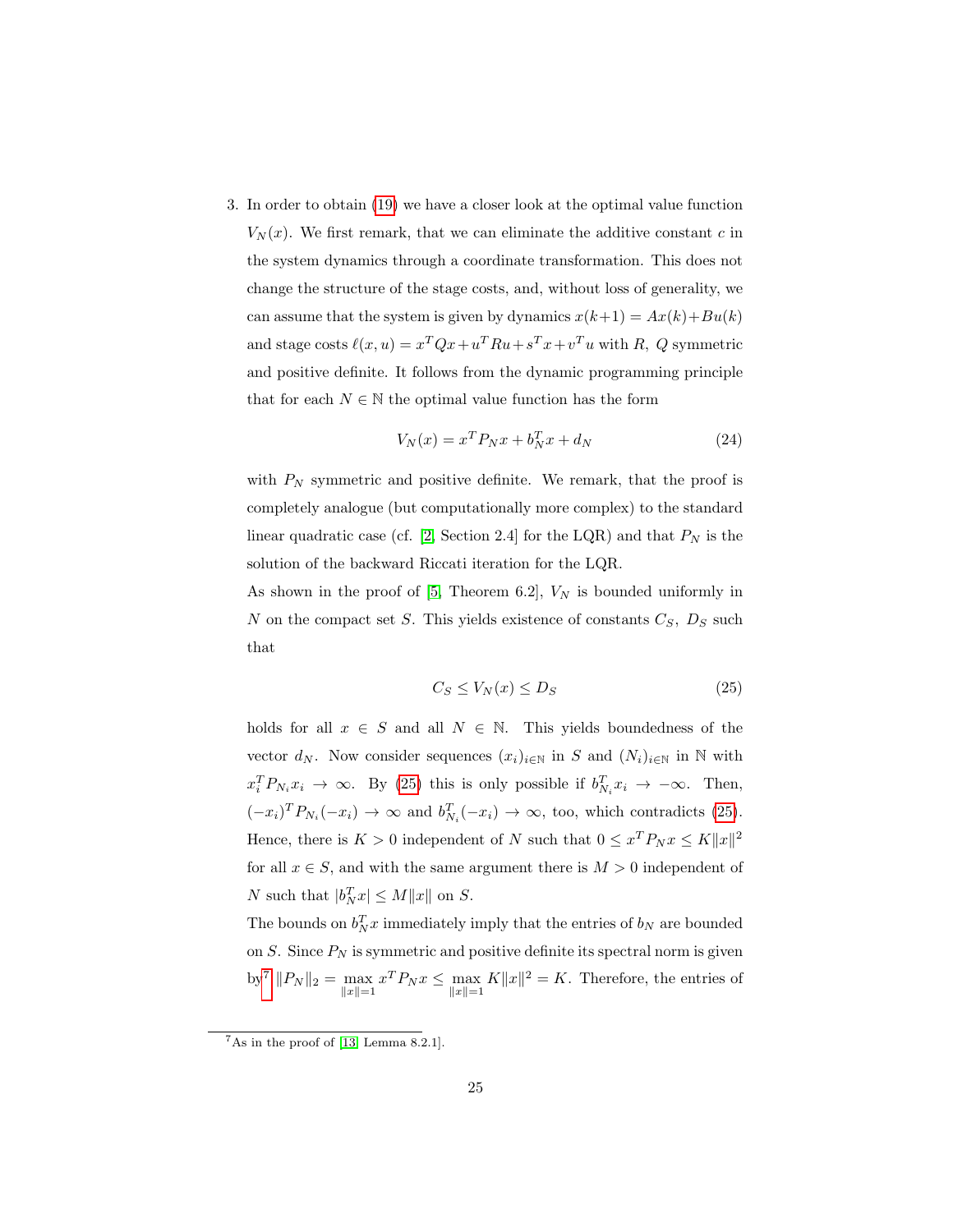$P_N$  are bounded on S. Now, it follows from the uniformity of the deduced bounds that for all  $N \in \mathbb{N}$ ,  $x \in S$  it holds

$$
|V_N(x) - V_N(x^e)| \le |x^T P_N x - (x^e)^T P_N x^e| + |b_N^T (x - x^e)|
$$
  
\n
$$
\le K ||x||^2 - ||x^e||^2 + M ||x - x^e||
$$
  
\n
$$
= K |(||x|| + ||x^e||)(||x|| - ||x^e||) + M ||x - x^e||
$$
  
\n
$$
\le 2K \max{||x|| : x \in S} ||x|| - ||x^e|| + M ||x - x^e||
$$
  
\n
$$
\le C ||x - x^e||, \quad C > 0.
$$

This concludes the proof of [\(19\)](#page-20-2).

Inequality [\(20\)](#page-20-3) can be concluded as in the proof of Theorem [3.7.](#page-9-4)

- 4. Again, for this property we use [\[8,](#page-26-4) Theorem 4.2] whose conditions are fulfilled.
- 5. Since  $\lambda$  is a linear function (cf. Step 1 of this proof) it is Lipschitz continuous on every neighborhood of the equilibrium.

Step 3: exponential decay of  $\delta$ . Completely analogous to Step 3 of the proof of Theorem [3.7](#page-9-4) using [\[5,](#page-26-5) Theorem 6.2] instead of [\[5,](#page-26-5) Theorem 6.5].

"⇐": Let the closed loop system be practically asymptotically stable on some compact subset  $S \subset \mathbb{R}^n$  with  $\varepsilon \to 0$  as  $N \to \infty$ . Then, for each  $x \in S$ we can choose  $N$  large enough such that the feedback steers the closed loop into an arbitrarily small neighborhood of  $x^e$ . This implies stabilizability of  $\Box$  $(A, B)$ .

## References

- <span id="page-25-0"></span>[1] R. Amrit, J. B. Rawlings, D. Angeli, Economic optimization using model predictive control with a terminal cost, Annual Rev. Control 35 (2011) 178–186.
- <span id="page-25-1"></span>[2] B. D. Anderson, J. B. Moore, Optimal control: linear quadratic methods, vol. 1, Prentice Hall Englewood Cliffs, NJ, 1990.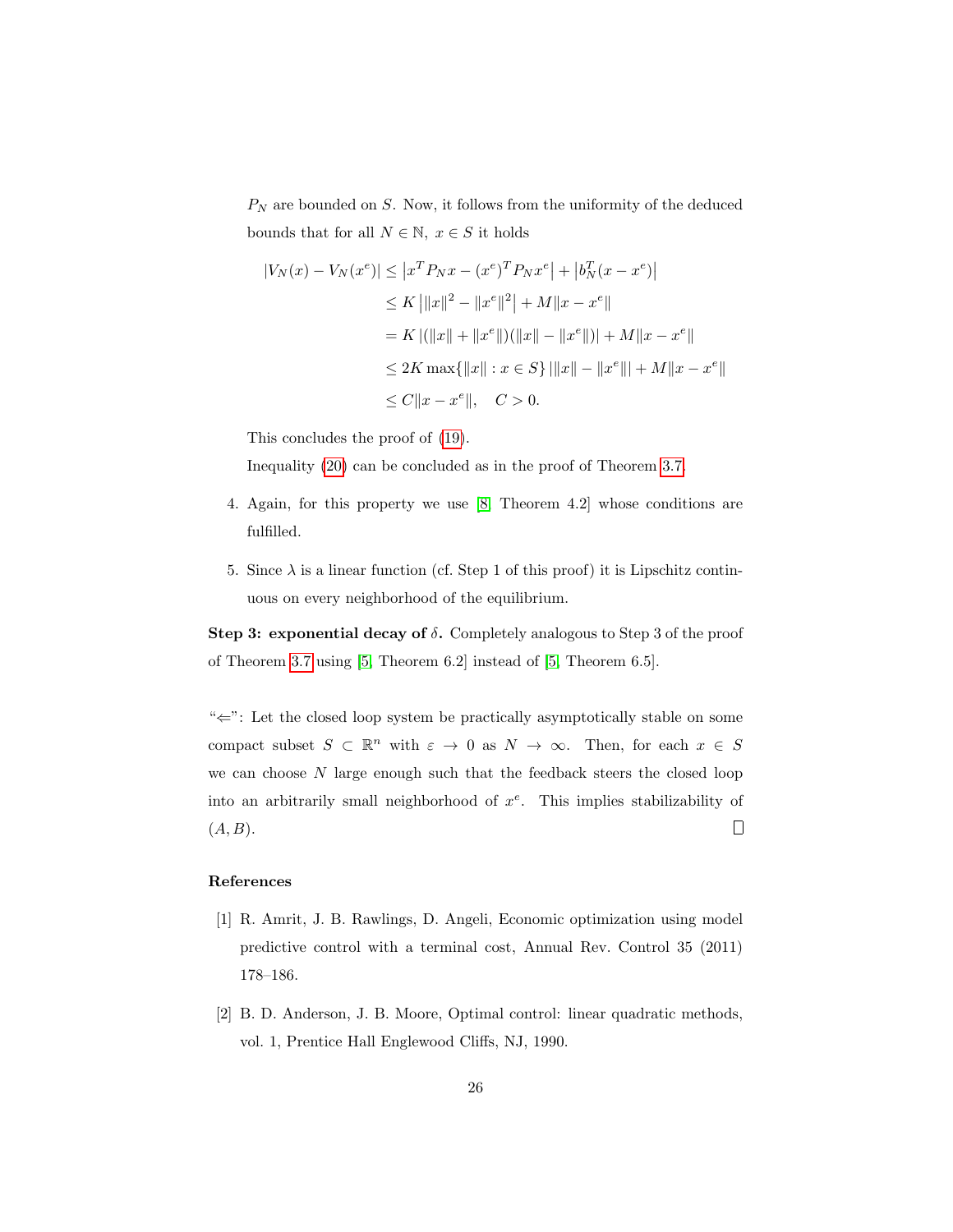- <span id="page-26-0"></span>[3] D. Angeli, R. Amrit, J. B. Rawlings, On average performance and stability of economic model predictive control, IEEE Trans. Autom. Control 57 (7) (2012) 1615–1626.
- <span id="page-26-9"></span>[4] W. A. Brock, L. Mirman, Optimal economic growth and uncertainty: the discounted case, J. Econ. Theory 4 (1972) 479–513.
- <span id="page-26-5"></span>[5] T. Damm, L. Grüne, M. Stieler, K. Worthmann, An exponential turnpike theorem for dissipative discrete time optimal control problems, SIAM J. Control Optim.To appear.
- <span id="page-26-7"></span>[6] M. Diehl, R. Amrit, J. B. Rawlings, A Lyapunov function for economic optimizing model predictive control, IEEE Trans. Autom. Control 56 (2011) 703–707.
- <span id="page-26-1"></span>[7] L. Fagiano, A. R. Teel, Generalized terminal state constraints for model predictive control, Automatica 49 (2013) 2622–2631.
- <span id="page-26-4"></span>[8] L. Grüne, Economic receding horizon control without terminal constraints, Automatica 49 (3) (2013) 725 – 734.
- <span id="page-26-8"></span>[9] L. Gr¨une, J. Pannek, Nonlinear Model Predictive Control. Theory and Algorithms, Springer-Verlag, London, 2011.
- <span id="page-26-2"></span>[10] M. Heidarinejad, J. Liu, P. D. Christofides, Economic model predictive control of nonlinear process systems using Lyapunov techniques, AIChE Journal 58 (2012) 855–870.
- <span id="page-26-3"></span>[11] M. A. Müller, F. Allgöwer, Robustness of steady-state optimality in economic model predictive control, in: Proceedings of the 51st IEEE Conference on Decision and Control — CDC2012, Maui, Hawaii, 2012, pp. 1011–1016.
- <span id="page-26-6"></span>[12] A. Porretta, E. Zuazua, Long time versus steady state optimal control, SIAM J. Control Optim. 51 (2013) 4242–4273.